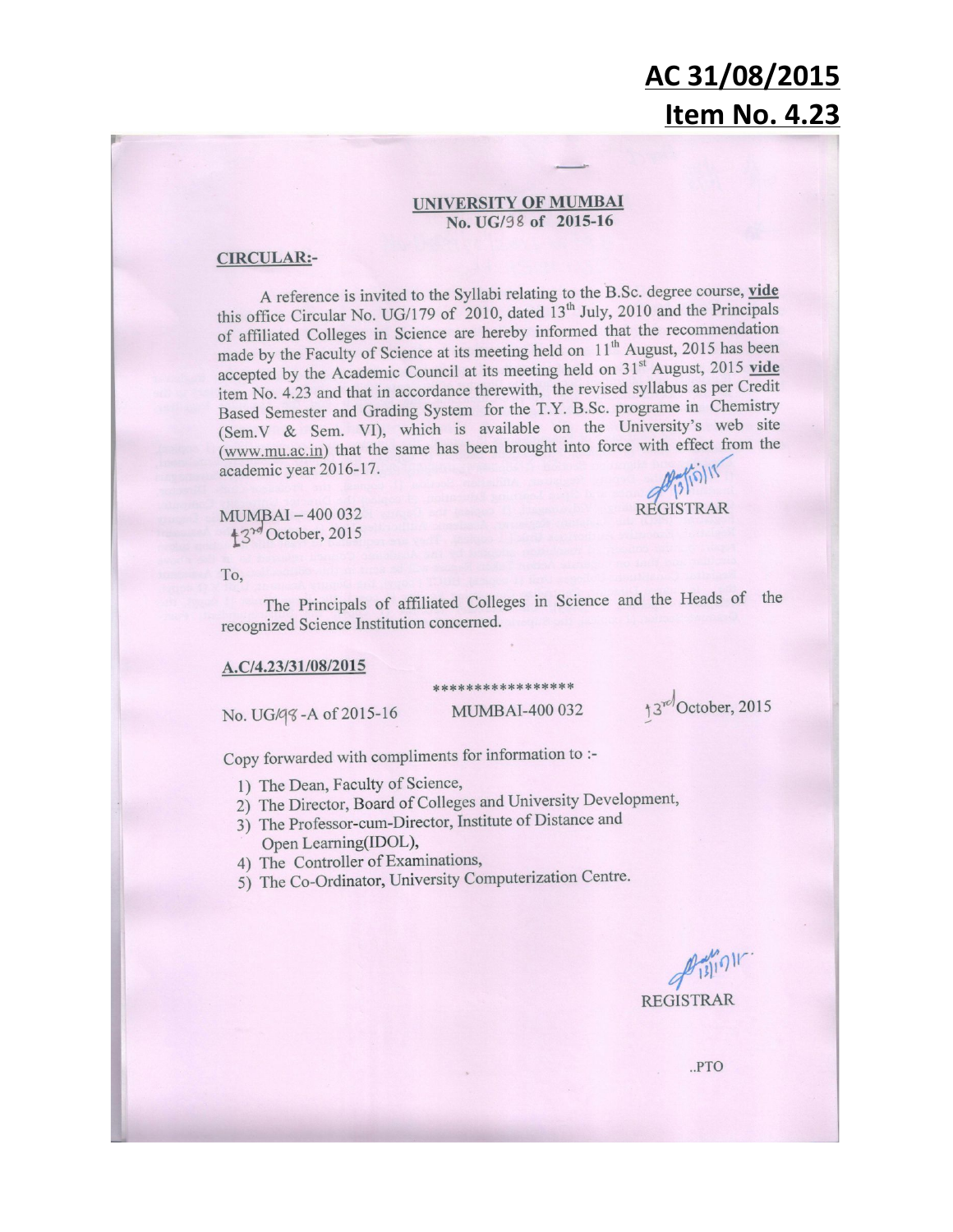#### **FACULTY: SCIENCE COURSE: B.Sc. CHEMISTRY Credit Based Semester and Grading System SEMESTER V**

| Course Code    | Unit                         | Topic                                                   | Credits        | L/Week         |
|----------------|------------------------------|---------------------------------------------------------|----------------|----------------|
|                | $\mathbf I$                  | 1 Molecular Spectroscopy                                |                |                |
| <b>USCH501</b> | $\mathbf{II}$                | 2 Electrochemistry-III                                  | 2              | $\overline{4}$ |
|                | $\mathbf{III}$               | 3.1 Chemical Thermodynamics-III<br>3.2 Phase Rule       |                |                |
|                | $\mathbf{I}$                 | 4.1 Surface Chemistry & Catalysis<br>4.2 Colloids       |                |                |
| <b>USCH502</b> | I<br>$\mathbf{H}$            | 1 Chemical Bonding<br>2 Solid State Chemistry           | $\overline{2}$ | $\overline{4}$ |
|                | $\mathbf{III}$               | 3 Chemistry of elementsI                                |                |                |
|                | $\mathbf{I}$                 | 4Some selected topics                                   |                |                |
| <b>USCH503</b> | $\mathbf I$<br>$\mathbf{II}$ | 1 Mechanism of organic reactions<br>2 Stereochemistry   | $\overline{2}$ | $\overline{4}$ |
|                | $\mathbf{III}$               | <b>3IUPAC Nomenclature</b>                              |                |                |
|                | $\mathbf{I}$                 | 4 Organic Synthesis                                     |                |                |
| <b>USCH504</b> | $\mathbf I$                  | 1Treatment Of Analytical Data-Ii<br><b>And Sampling</b> |                |                |
|                | $\mathbf{II}$                | 2Separation Techniques-II                               | $\overline{2}$ | $\overline{4}$ |
|                | $\mathbf{III}$               | 3Optical methods                                        |                |                |
|                | $\mathbf{I}$                 | 4Titrimetric Analysis                                   |                |                |
| <b>USCHP5</b>  |                              | <b>Practical Course</b>                                 | $\overline{2}$ | 9              |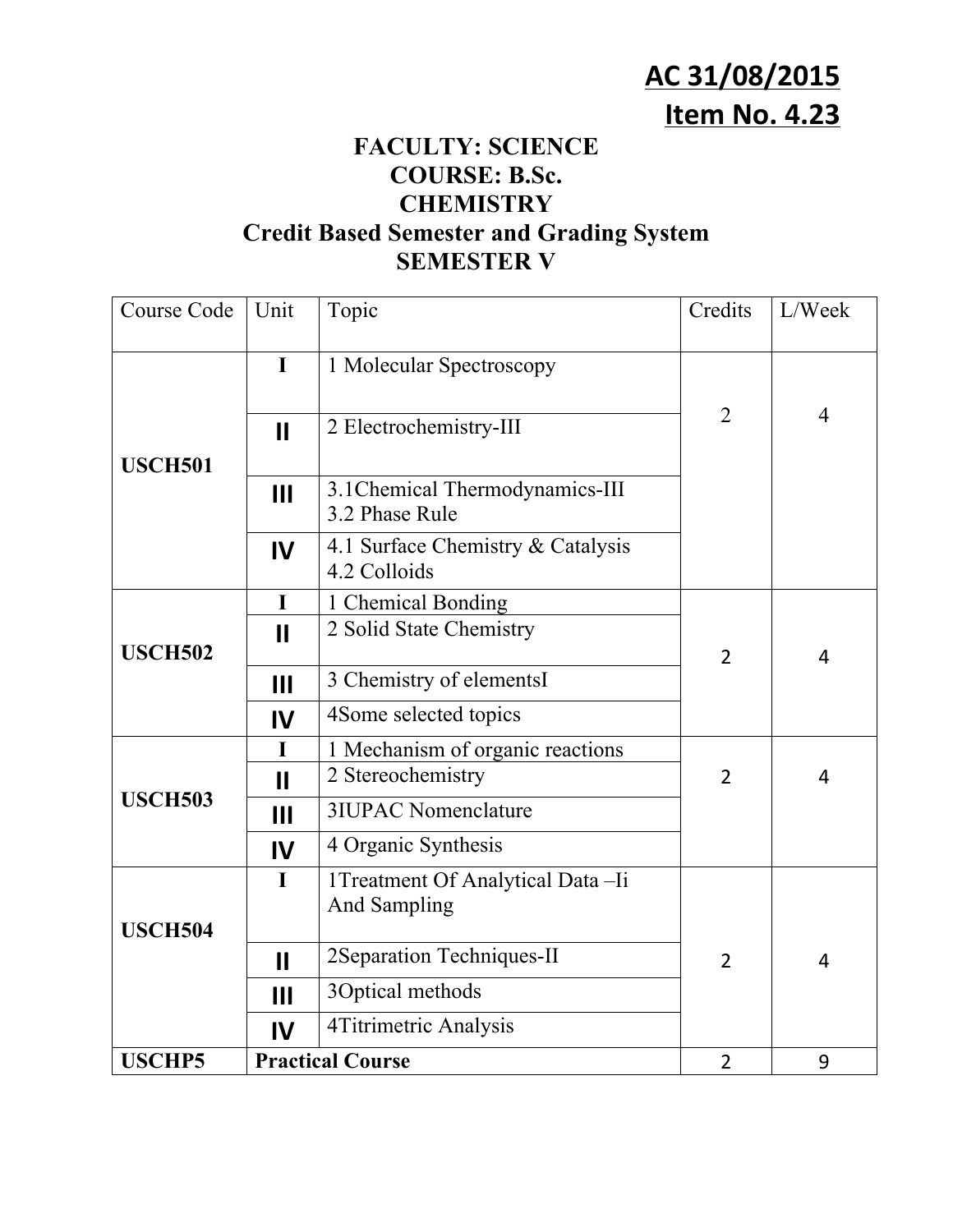#### **SEMESTER VI**

| Course Code    | Unit                        | Topic                                                                                          | Credits        | L/Week         |
|----------------|-----------------------------|------------------------------------------------------------------------------------------------|----------------|----------------|
|                | $\mathbf I$                 | 1.1 Chemical Kinetics-III<br>1.2 Polymers-II<br>1.3 Nuclear Magnetic Resonance<br>Spectroscopy | $\overline{2}$ | $\overline{4}$ |
| <b>USCH601</b> | $\mathbf{\mathsf{I}}$       | 2 Electrochemistry-IV & Renewable<br><b>Energy Sources</b>                                     |                |                |
|                | $\mathbf{III}$              | 3.1 Nuclear Chemistry-III                                                                      |                |                |
|                | IV                          | 4.1 Basics of Quantum Mechanics<br>4.2 Crystalline State                                       |                |                |
| <b>USCH602</b> | I<br>$\mathbf{I}$           | 1 Coordination Chemistry<br>Coordination<br>Properties<br>of<br>2<br>compounds                 | $\overline{2}$ | $\overline{4}$ |
|                | $\mathbf{III}$<br>IV        | 3 Organomettalic Chemistry<br>4Some selected topics                                            |                |                |
| <b>USCH603</b> | $\mathbf I$<br>$\mathbf{I}$ | 1.1 Heterocyclic Chemistry<br>1.2 Catalysts and reagents<br>2 Chemistry of Bbiomolecules       | $\overline{2}$ | $\overline{4}$ |
|                | $\mathbf{III}$              | 3Spectroscopy                                                                                  |                |                |
|                | IV                          | 4.1 Natural Products<br>4.2 Polymers                                                           |                |                |
|                |                             | <b>Electroanalytical Techniques</b>                                                            |                |                |
| <b>USCH604</b> | $\mathbf{I}$                | 2 Food and Cosmetics analysis                                                                  |                |                |
|                | $\mathbf{III}$              | 3 Chromatographic Tecniques-II                                                                 | $\overline{2}$ | $\overline{4}$ |
|                | IV                          | 4Thermal and Radioanalytical methods                                                           |                |                |
| <b>USCHP6</b>  |                             | <b>Practical Course</b>                                                                        | $\overline{2}$ | 9              |

| <b>COURSE CODE</b> | <b>CREDITS</b>           |               |
|--------------------|--------------------------|---------------|
| USCH501            | <b>2.5 (60 Lectures)</b> |               |
| Topic              |                          | <b>L/Week</b> |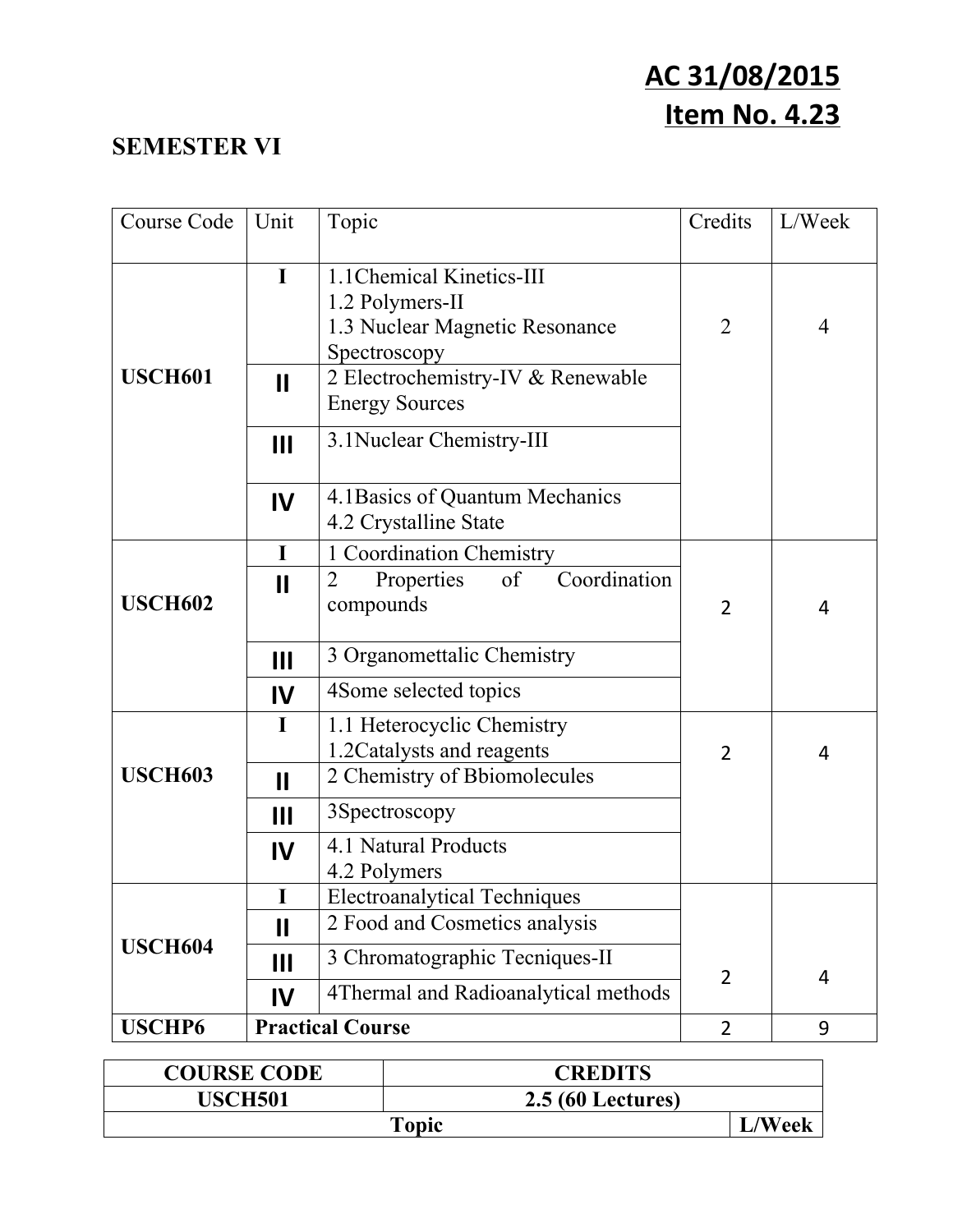| 1 MOLECULAR SPECTROSCOPY (15L)                                           |                         |
|--------------------------------------------------------------------------|-------------------------|
| <b>1.1Dipole moment:</b> polarization of a bond, bond moment, dipole     |                         |
| moment and molecular structure.                                          |                         |
| 1.2 *Rotational Spectrum: Rotational spectrum of a diatomic              |                         |
| molecule, rigid rotor, moment of inertia, energy levels, conditions      |                         |
| for obtaining pure rotational spectrum, selection rule, nature           |                         |
| of spectrum, determination of inter-nuclear distance and isotopic shift. |                         |
| 1.3 *Vibrational spectrum: Vibrational motion, degrees of                |                         |
| freedom, modes of vibration, vibrational spectrum of a diatomic          |                         |
| molecule, simple harmonic oscillator, energy levels, zero point          |                         |
| energy, conditions for obtaining vibrational spectrum, selection rule,   |                         |
| nature of spectrum.                                                      |                         |
| 1.4 *Vibrational-Rotational(IR) spectrum of diatomic molecule:           |                         |
| vibrating rotor, energy levels, selection rule, nature of spectrum, P    |                         |
| and R branch lines, anharmonic oscillator, energy levels, selection      |                         |
| rule, fundamental band, overtones. Applications of vibrational-          |                         |
| rotational spectrum in determining force constant and its significance,  | $\overline{\mathbf{4}}$ |
| infrared spectra of simple molecules like $H_2O$ and $CO_2$ .            |                         |
| 1.5*Raman Spectroscopy: Scattering of electromagnetic radiation,         |                         |
| Rayleigh scattering, Raman scattering, nature of Raman spectrum          |                         |
| (Stoke's lines and anti Stoke's lines), Raman shift, quantum theory of   |                         |
| Raman spectrum, comparative study of IR and Raman spectra, rule          |                         |
| of mutual exclusion (example of CO <sub>2</sub> molecule).               |                         |
| 2.0Electrochemistry-III (15L)                                            |                         |
| 2.1 Electrochemical cells and its classification, origin of electrode    |                         |
| potential.                                                               |                         |
| Types of ion specific electrodes-                                        |                         |
| a) Metal –metal ion electrode                                            |                         |
| Gas electrode<br>b)                                                      |                         |
| Metal Amalgam electrodes<br>$\mathbf{c})$                                |                         |
| Metal-metal insoluble salt electrode<br>d)                               |                         |
| e) Redox electrode                                                       |                         |
| 2.2 Conventions to represent the galvanic cell and reactions             |                         |
| 2.3 *Nernst equation for the single electrode potential and for the emf  |                         |
| of galvanic cell                                                         |                         |
| 2.4 *Lewis concept of activity and activity coefficient, expression for  |                         |
| activities of electrolytes                                               |                         |
| 2.5 *Ionic strength of a solution,                                       |                         |
| <b>2.6</b> *Debye Huckel limiting law (derivation is not expected)       |                         |
| 2.7 Classification of cells                                              |                         |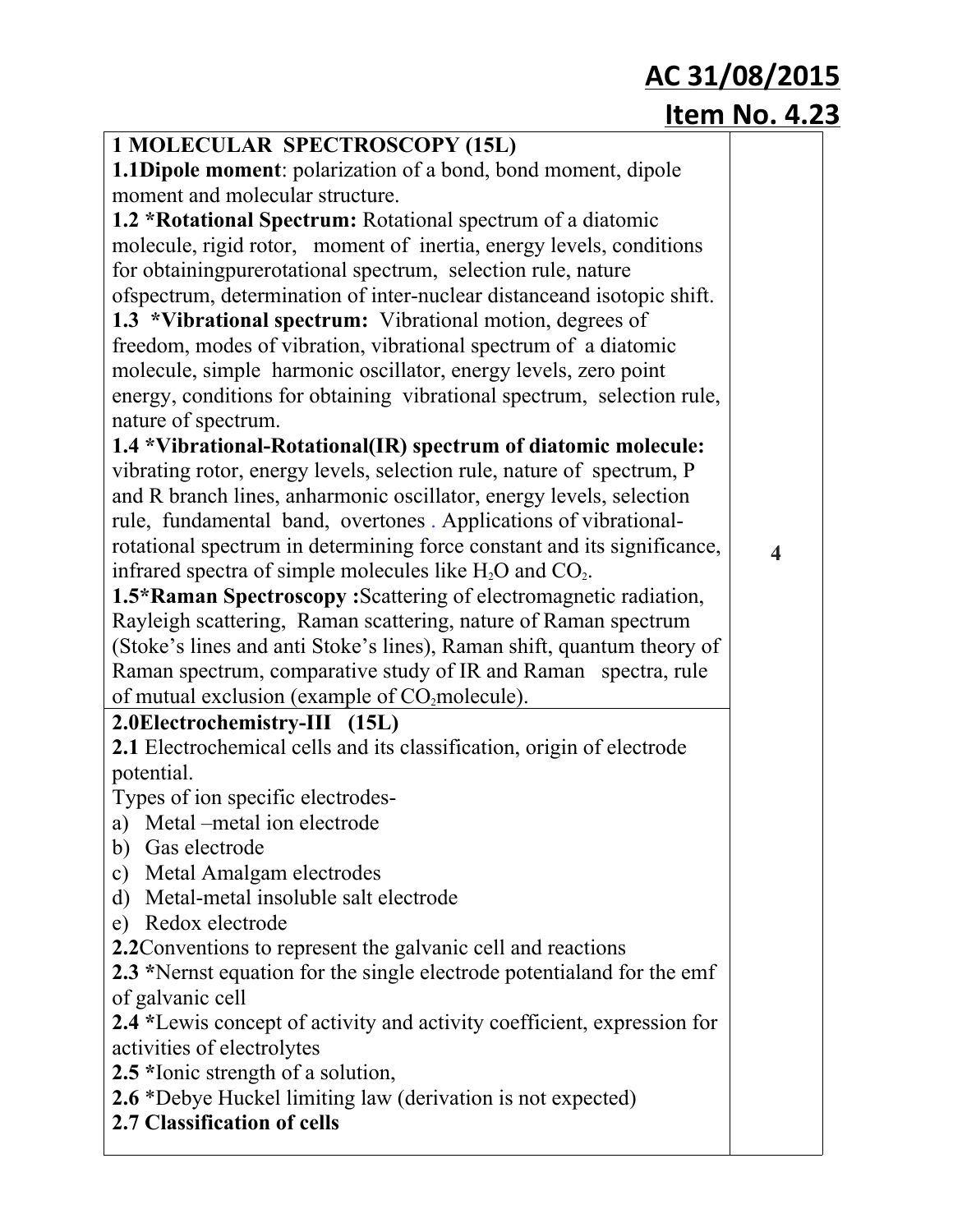| 2.7.1 Chemical cells with transference and without transference         |  |
|-------------------------------------------------------------------------|--|
| 2.7.2 Concentration cells and its classification                        |  |
| 2.7.3 Origin of liquid junction potential and use of salt bridge        |  |
| 2.7.4 Electrode concentration cells                                     |  |
| 2.7.5 *Electrolyte concentration cells with transference and without    |  |
| transference                                                            |  |
| 3.1 CHEMICAL THERMODYNAMICS (8L)                                        |  |
| 3.1.1 Phases in equilibrium: Clapeyron equation and Clapeyron           |  |
| -Clausius equation.                                                     |  |
| 3.1.2 Solutions of Solid in liquid                                      |  |
| 3.1.2.1 *Relative lowering of vapour pressure (derivation is not        |  |
| expected)                                                               |  |
| 3.1.2.2 *Elevation of boiling point – Thermodynamic derivation for      |  |
| relation between elevation of boiling point and molality.               |  |
| 3.1.2.3 *Depression in freezing point-Thermodynamic derivation for      |  |
| relation between depression in freezing point and molality              |  |
| 3.1.3 Osmosis and Osmotic Pressure                                      |  |
| 3.1.3.1 *Thermodynamic derivation of van't Hoff Law                     |  |
| 3.1.3.2 Reverse Osmosis                                                 |  |
| 3.2 PHASE RULE (7L)                                                     |  |
| 3.2.1 *Gibbs phase rule: Statement, mathematical expression and         |  |
| terms involved (derivation is not expected)                             |  |
| 3.2.2 Application of phase rule to one component system: (a) Water      |  |
| system (b) Sulphur system                                               |  |
| 3.2.3 Application of phase rule to two component system: condensed      |  |
| phase rule, eutectic system (Lead-silver system)                        |  |
| 3.2.4 Three component system: Introduction, graphical                   |  |
| representation, phase diagram for three liquids forming one             |  |
| <i>immiscible pair</i>                                                  |  |
| <b>4.1 SURFACE CHEMISTRY AND CATALYSIS (8 L)</b>                        |  |
| 4.1.1 *Adsorption: Physical and Chemical Adsorption, Types of           |  |
| adsorption isotherms, Langmuir's adsorption isotherm (postulates        |  |
| and derivation are expected). B.E.T. equation for multilayer            |  |
| adsorption (derivation is not expected, significance of the terms       |  |
| involved in the equation is expected) determination of surface area of  |  |
| an adsorbent using B.E.T. equation.                                     |  |
| 4.1.2 Catalysis: Homogeneous and heterogeneous catalysis, catalytic     |  |
| activity and selectivity, promoters, inhibitors, catalyst poisoning and |  |
| deactivation.                                                           |  |
| 4.1.2.1 Acid catalysis and Base catalysis, mechanism and kinetics of    |  |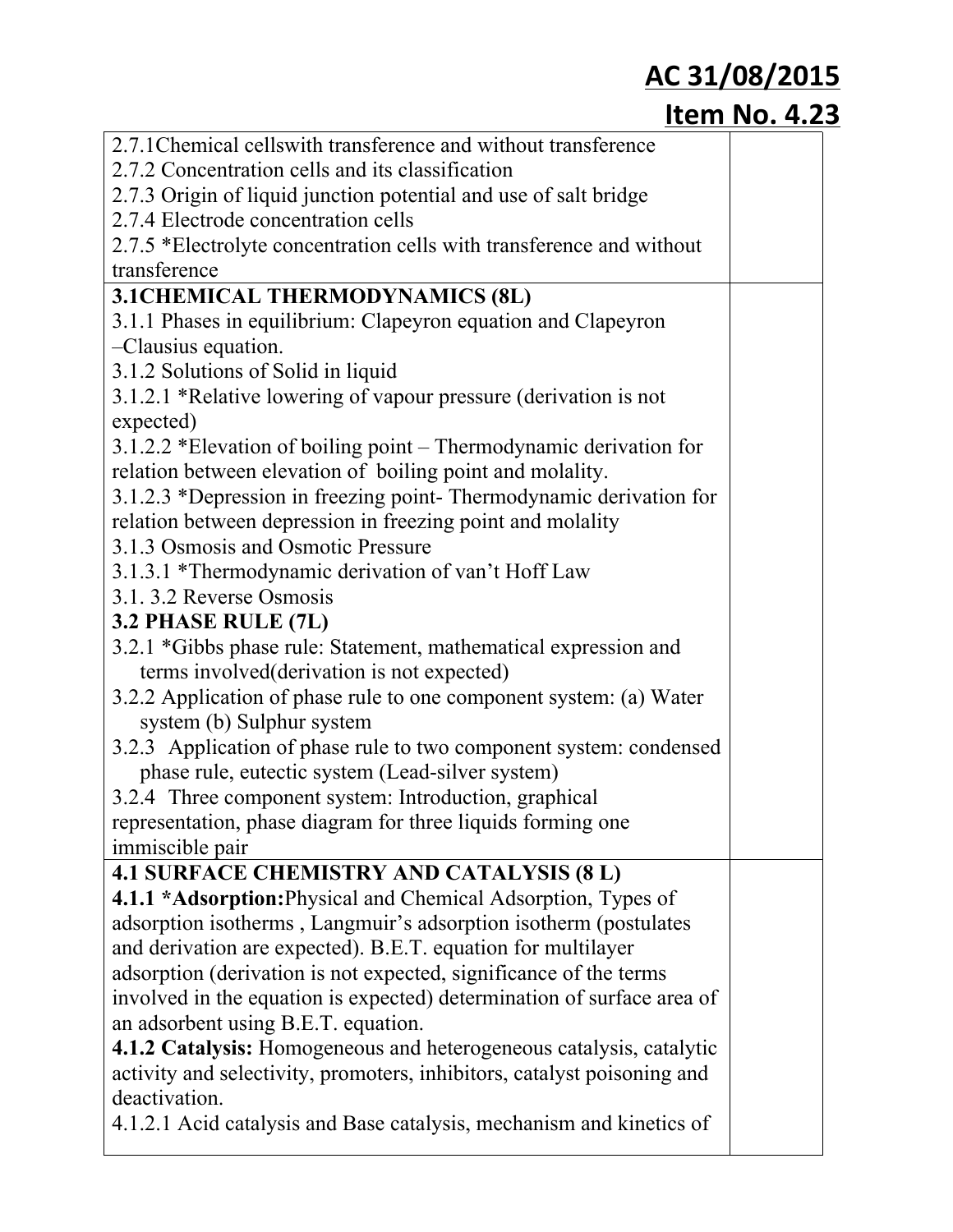| acid and base catalyzed reactions, effect of pH on acid and base     |  |
|----------------------------------------------------------------------|--|
| catalyzed reactions.                                                 |  |
| 4.1.2.2 Enzyme catalysis, mechanism and kinetics of reaction         |  |
| (Michaelis-Menten equation).                                         |  |
| 4.2 COLLOIDS (7L)                                                    |  |
| 4.2.1 Introduction to colloidal state of matter.                     |  |
| 4.2.2 Origin of charge on colloidal particles. Concept of electrical |  |
| double layer, zeta potential, Helmholtz and Stern model,             |  |
| electrokinetic phenomena: electrophoresis, electro-osmosis,          |  |
| streaming potential and sedimentation potential.                     |  |
| 4.2.3 Colloidal electrolytes.                                        |  |
| 4.2.4 Donnan Membrane Equilibrium.                                   |  |
| 4.2.5 Surfactants, Micelle formation, application of surfactants in  |  |
| detergents, food industry and pesticide formulations.                |  |
| (*Numerical problems are expected)                                   |  |

| <b>COURSE CODE</b>                                          | <b>CREDITS</b>                                                                                                                |        |
|-------------------------------------------------------------|-------------------------------------------------------------------------------------------------------------------------------|--------|
| <b>USCH502</b>                                              | <b>2.5 (60 Lectures)</b>                                                                                                      |        |
|                                                             | <b>Topic</b>                                                                                                                  | L/Week |
| 1. CHEMICAL BONDING                                         |                                                                                                                               |        |
| <b>1.1 Molecular Symmetry</b>                               | (10L)                                                                                                                         |        |
| 1.1.1 Introduction and Importance of symmetry in chemistry. |                                                                                                                               |        |
| 1.1.2 Symmetry elements and symmetry operations.            |                                                                                                                               |        |
|                                                             | 1.1.3 Concept of a Point Group with illustrations using the following                                                         |        |
|                                                             | point groups: (i) $C_{\alpha\nu}$ , (ii) $D_{\alpha h}$ , (iii) $C_2\nu$ , (iv) $C_{3\nu}$ , (v) $C_{2h}$ , and (vi) $D_{3h}$ |        |
|                                                             |                                                                                                                               |        |
|                                                             |                                                                                                                               |        |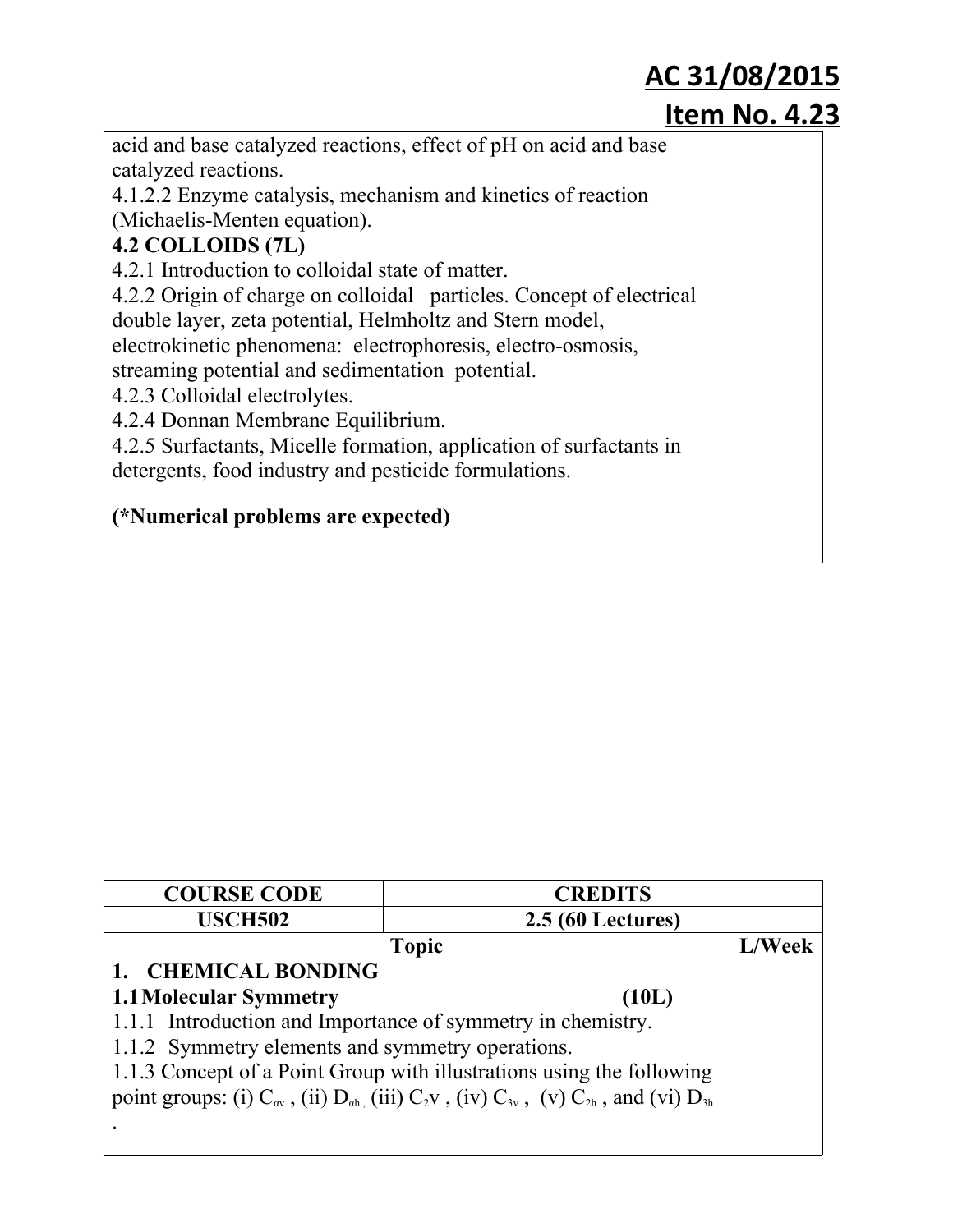| 1.2 Molecular Orbital Theory for Polyatomic pecies<br>(05L)                                     |   |
|-------------------------------------------------------------------------------------------------|---|
| 1.2.1 LCAO-MO for triatomic species: and $H_3$ (correlation                                     |   |
| between bond angle and Molecular orbitals).                                                     |   |
| 1.2.2 Molecular orbital approach for bonding in $AB_2$ molecules.                               |   |
| Application of symmetry concepts for linear and angular species                                 |   |
| considering $\sigma$ -bonding only. (Examples like: i) BeH <sub>2</sub> , ii) H <sub>2</sub> O) |   |
| 2 Solid State Chemistry                                                                         |   |
| 2.1 Structures of Solids (11 L)                                                                 |   |
| 2.1.1 Explanation of terms viz. crystal lattice, lattice points, unit cells                     |   |
| and lattice constants.                                                                          |   |
| 2.1.2 Closest packing of rigid spheres (hcp, ccp), packing density in                           |   |
| simple cubic, bcc, fcc and hcp lattices (numerical problems)                                    | 4 |
| expected). Relationship between density of unit cell, lattice                                   |   |
| parameters. (Numerical problems expected.                                                       |   |
| 2.1.3 Metallic Bonding: Band theory, explanation of electrical                                  |   |
| properties of conductors, insulators and semi-conductors, Intrinsic                             |   |
| and extrinsic semiconductors                                                                    |   |
| 2.1.4Stoichiometric Point Defects in solids                                                     |   |
| 2.2 Superconductivity<br>(04L)                                                                  |   |
| 2.2.1 Discovery of superconductivity                                                            |   |
| 2.2.2 Explanation of terms like superconductivity, transition                                   |   |
| temperature, Meissner effect.                                                                   |   |
| 2.2.3 Different types of super conductors viz. conventional                                     |   |
| superconductors, alkali metal fullerides, high temperature                                      |   |
| superconductors.                                                                                |   |
| 2.2.4 Brief applications of superconductors                                                     |   |
| 3.0 CHEMISTRY OF ELEMENTS: Inner transition elements(12                                         |   |
|                                                                                                 |   |
| L)                                                                                              |   |
| <b>3.1 Introduction:</b> definition, position in periodic table and electronic                  |   |
| Configuration of lanthanides and actinides.                                                     |   |
| 3.2 Chemistry of lanthanides                                                                    |   |
| 3.2.1: lanthanide contraction and its consequences,                                             |   |
| 3.2.2: Oxidation states                                                                         |   |
| 3.2.3: Magnetic and spectral properties                                                         |   |
| 3.2.4: Occurrence, extraction and separation of lanthanides by                                  |   |
| Solvent extraction.                                                                             |   |
| 3.2.5: Applications of lanthanides.                                                             |   |
| 3.3 Chemistry of actinides<br>(03L)                                                             |   |
| 3.3.1 Comparison between lanthanides and actinides                                              |   |
| 3.3.2 Chemistry of Uranium with reference to occurrence, and                                    |   |
|                                                                                                 |   |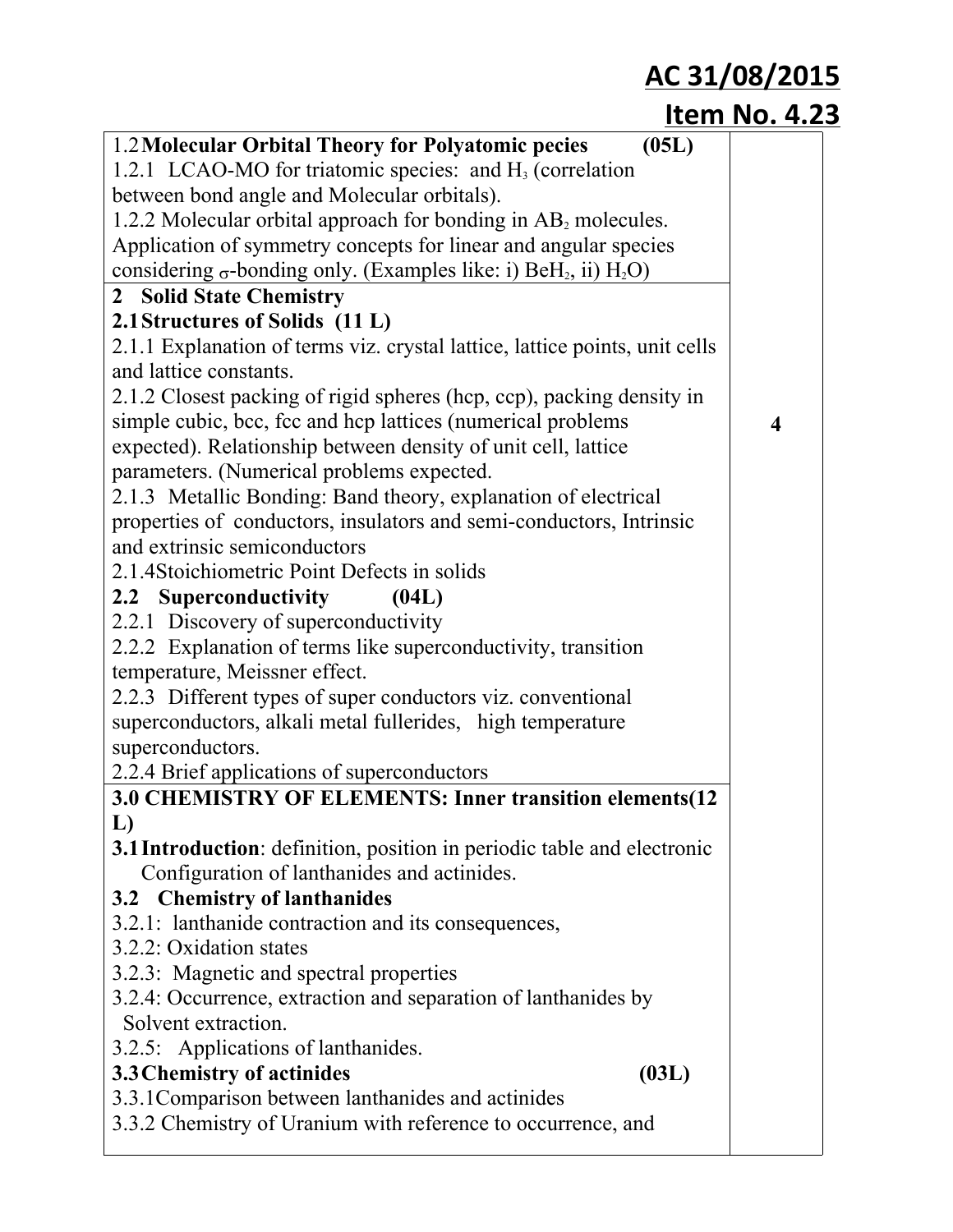| isolation (solvent extraction method)                               |  |  |  |  |  |
|---------------------------------------------------------------------|--|--|--|--|--|
| 3.3.3Properties and applications of Uranium                         |  |  |  |  |  |
| <b>4 SOME SELECTED TOPICS</b>                                       |  |  |  |  |  |
| <b>4.1 Chemistry in Non-aqueous Solvents</b><br>(05L)               |  |  |  |  |  |
| Classification of solvents and importance of non-aqueous solvents.  |  |  |  |  |  |
| 4.1.1 Super critical carbon dioxide and ionic liquids as solvents   |  |  |  |  |  |
| 4.1.2 Characteristics and study of liquid ammonia, dinitrogen tetra |  |  |  |  |  |
| oxide as non-aqueous solvents with respect to: (i) acid-base        |  |  |  |  |  |
| reactions and (ii) redox reactions.                                 |  |  |  |  |  |
| 4.2 Chemistry of Interhalogen (03L)                                 |  |  |  |  |  |
| 4.2.1 Introduction,                                                 |  |  |  |  |  |
| 4.2.2 Preparation and uses                                          |  |  |  |  |  |
| 4.2.3 Bonding.                                                      |  |  |  |  |  |
| 4.3 Chemistry of pseudohalogens<br>(03L)                            |  |  |  |  |  |
| 4.3.1 Introduction,                                                 |  |  |  |  |  |
| 4.3.2 Preparation,                                                  |  |  |  |  |  |
| 4.3.3 Reactions and structures.                                     |  |  |  |  |  |
| 4.4 Chemistry of xenon (04L)                                        |  |  |  |  |  |
| 4.4.1 Introduction                                                  |  |  |  |  |  |
| 4.4.2 Compounds of Xenon: Oxides, fluorides and oxyfluorides with   |  |  |  |  |  |
| respect to preparation, properties and bonding.                     |  |  |  |  |  |
|                                                                     |  |  |  |  |  |

| <b>COURSE CODE</b>                                                                                                                                                         | <b>CREDITS</b>                                                                                                                        |      |
|----------------------------------------------------------------------------------------------------------------------------------------------------------------------------|---------------------------------------------------------------------------------------------------------------------------------------|------|
| <b>USCH503</b>                                                                                                                                                             | <b>2.5 (60 Lectures)</b>                                                                                                              |      |
|                                                                                                                                                                            | <b>TOPICS</b>                                                                                                                         | week |
| 1. Mechanism of organic reactions<br>1.1 Recapitulation: Curved arrows, intermediates,<br>transition states. Electrophilicity vs acidity & nucleophilicity vs<br>basicity. | (15L)                                                                                                                                 |      |
| 1.2 Elimination reactions: mechanism and stereochemistry.                                                                                                                  | 1.2.1 $E_1$ , $E_2$ mechanisms, factors influencing the mechanism:<br>nature of substrate, leaving group, structure of base, solvent; |      |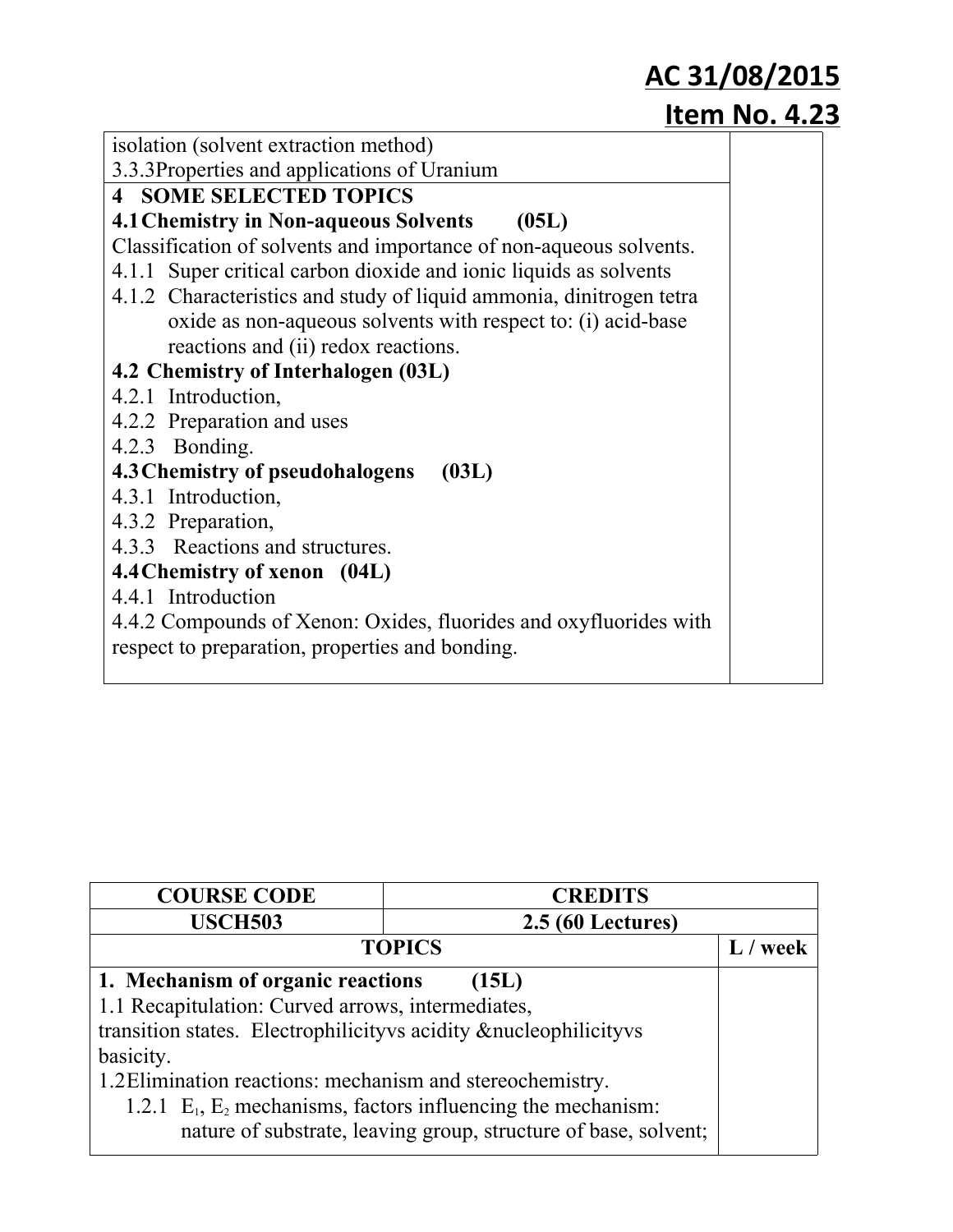| Saytzeff and Hofmann elimination; elimination vs                                                 |                         |
|--------------------------------------------------------------------------------------------------|-------------------------|
| substitution                                                                                     |                         |
| 1.2.2 E1cB mechanism                                                                             |                         |
| 1.2.3 Pyrolytic elimination: Cope, Chugaev, pyrolysis of acetates                                |                         |
| 1.3 Neighbouring group participation in nucleophilic substitution                                |                         |
| reactions: participation of lone pair of electrons, kinetics and                                 |                         |
| stereochemical outcome.                                                                          |                         |
| 1.4 Acyl nucleophilic substitution (Tetrahedral mechanism): Acid                                 |                         |
| catalysed esterification of carboxylic acids and base promoted                                   |                         |
| hydrolysis of esters $(BAC2)$ .                                                                  |                         |
| 1.5 Mechanism of the following rearrangements with examples and                                  |                         |
| stereochemistry wherever applicable.                                                             |                         |
| 1.5.1 Migration to electron deficient carbon: Pinacol; Benzilic                                  |                         |
| acid                                                                                             |                         |
| 1.5.2 Migration to electron deficient nitrogen: Beckmann,                                        |                         |
| Hofmann.                                                                                         |                         |
| 1.5.3 Migration involving a carbanion: Favorski                                                  |                         |
| 1.6 Name reactions: Michael, Wittig (mechanism and examples).                                    | $\overline{\mathbf{4}}$ |
| 2. Stereochemistry<br>(15L)                                                                      |                         |
| 2.1 Molecular chirality and elements of symmetry:                                                |                         |
|                                                                                                  |                         |
|                                                                                                  |                         |
| Mirror plane symmetry, inversion centre, rotation-reflection                                     |                         |
| (alternating) axis. Chirality of compounds without a                                             |                         |
| stereogeniccentre: cummulenes, spirans and                                                       |                         |
| biphenyls.                                                                                       |                         |
| 2.2 Stability of cycloalkanes: Strains in cycloalkanes -angle,                                   |                         |
| eclipsing, transannular (3 to 8 membered).                                                       |                         |
| Conformations of cyclohexane, mono and di- alkyl cyclohexanes and<br>their relative stabilities. |                         |
| 2.3 Stereoselectivity and stereospecificity: Idea of enantioselectivity                          |                         |
| (ee) and diastereoselectivity (de). Topicity: enantiotopic and                                   |                         |
| diastereotopic atoms, groups and faces.                                                          |                         |
| 2.4 Stereochemistry of-                                                                          |                         |
| (1) Substitution reactions: $S_N1$ , $S_N2$ , $S_Ni$ (reaction of alcohol with                   |                         |
| thionyl chloride).                                                                               |                         |
| (2) Elimination reactions: $E_2$ - Base induced dehydrohalogenation of                           |                         |
| 1-bromo-1,2-diphenylpropane (3) Addition reactions to olefins: i)                                |                         |
| catalytic hydrogenation ii) bromination (electrophilic anti addition)                            |                         |
| (iii) syn hydroxylation with OsO4 and KMnO4 (iv) epoxidation                                     |                         |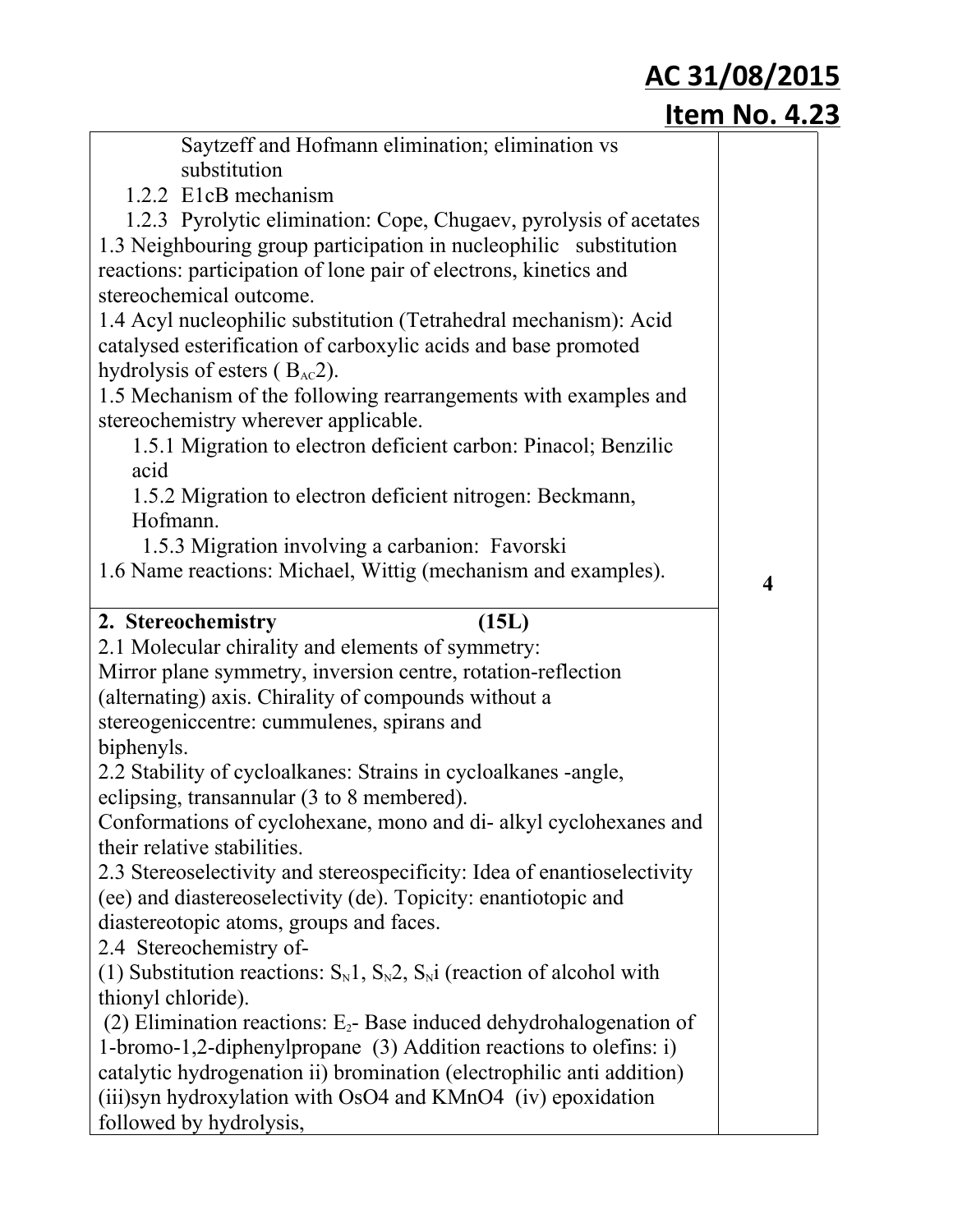| 3.1 IUPAC nomenclature<br>(3L)                                               |  |
|------------------------------------------------------------------------------|--|
| IUPAC systematic nomenclature of the following classes of                    |  |
| compounds (including compounds with upto 2 substituents/                     |  |
| functionalgroups):                                                           |  |
| 3.1.1 Bicyclic compounds - spiro, fused, and bridged (upto 11 carbon         |  |
| atoms) - saturated and unsaturated                                           |  |
| compounds.                                                                   |  |
| 3.1.2 Biphenyls.                                                             |  |
| 3.1.3 Cummulenes with upto 3 double bonds.                                   |  |
| 3.2 Organometallic Chemistry (8L)                                            |  |
| 3.2.1 Introduction: Carbon-metal bond: Nature, types, reactivity.            |  |
| 3.2.2 Organomagnesium compounds: Grignard reagent: Preparation,              |  |
| structure and stability. Reaction with compounds containing acidic           |  |
| hydrogen, carbonyl                                                           |  |
| compounds, $CO2$ cyanides and epoxides.                                      |  |
| 3.2.3 Organolithium compounds: Preparation using alkyl/aryl                  |  |
| halides. Reactions with compounds containing acidic hydrogen, alkyl          |  |
| halides, carbonyl                                                            |  |
| compounds, CO <sub>2</sub> , cyanides and epoxides. Lithium dialkylcuprates: |  |
| Preparation and reactions with aliphatic/aromatic/vinylic halides.           |  |
| 3.2.4 Organozinc compounds: Reformatsky reaction and Simmons-                |  |
| Smith reaction with mechanism and applications.                              |  |
| 3.3. Photochemistry<br>(4L)                                                  |  |
| 3.3.1 Introduction: Difference between thermal and photochemical             |  |
| reactions. Jablonski diagram, singlet and triplet states, allowed and        |  |
| forbidden transitions, fate of excited molecules, photosensitization.        |  |
| 3.3.2 Photochemical reactions of olefins:                                    |  |
| photoisomerisation, photochemical rearrangement of 1,4-dienes (di $\pi$ )    |  |
| methane)                                                                     |  |
| 3.3.3 Photochemistry of carbonyl compounds: Norrish I, Norrish II            |  |
| cleavages. Photoreduction (e.g. benzophenone to benzpinacol).                |  |
| 4. Synthesis of organic compounds<br>(15L)                                   |  |
| 4.1 Introduction: Criteria for an ideal synthesis, calculation of            |  |
| yields, concept of selectivity with examples.                                |  |
| Linear and convergent synthesis with one example each.                       |  |
| Multicomponent reactions: Mannich reaction and Hanztsch synthesis.           |  |
| (3L)                                                                         |  |
| <b>4.2 Introduction to Retrosynthesis:</b>                                   |  |
| Analysis and synthesis, Technical terms: Target molecule (TM),               |  |
| Retrosynthetic analysis, FGA, FGI, Disconnection, synthon and                |  |
|                                                                              |  |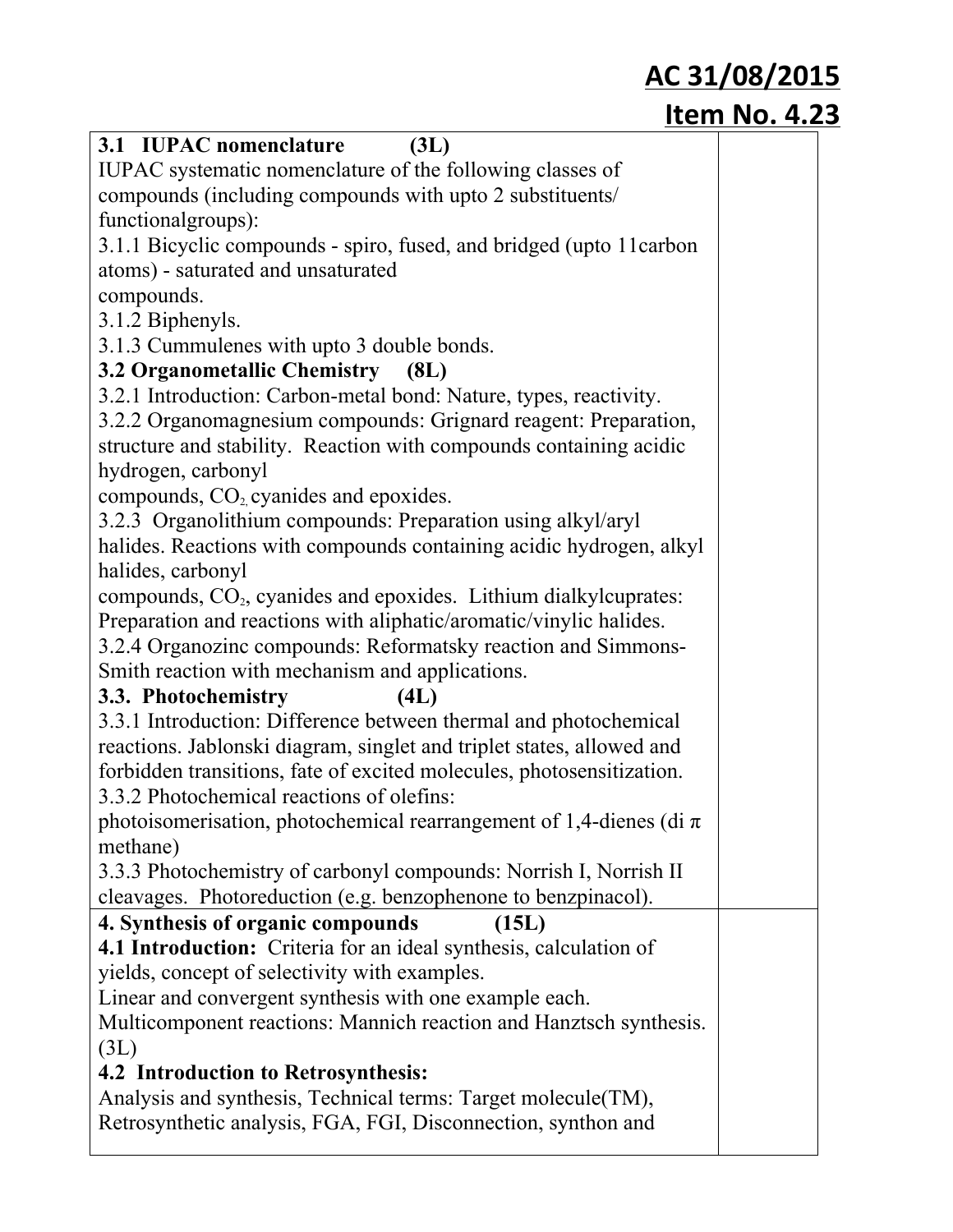|                                                                          | <u>AC 31/08/2015</u> |  |
|--------------------------------------------------------------------------|----------------------|--|
|                                                                          | <b>Item No. 4.23</b> |  |
| reagent.                                                                 |                      |  |
| Retrosynthetic analysis of limonene, salbutamol and proparacaine         |                      |  |
| (3L)                                                                     |                      |  |
| <b>4.3 Green Chemistry and Synthesis</b>                                 |                      |  |
| 4.3.1 Introduction to Green Chemistry: Definition, need for and          |                      |  |
| importance of green synthesis.                                           |                      |  |
| Twelve principles of Green Chemistry with examples                       |                      |  |
| Atom economy and E-factor, calculations and their significance.          |                      |  |
| Examples of reactions with low and high atom economy                     |                      |  |
| 4.3.2 Green Synthesis in Industry:                                       |                      |  |
| Green starting materials: D-glucose to adipic acid.                      |                      |  |
| Green reagents: Selective methylation of active methylene using          |                      |  |
| dimethyl carbonate                                                       |                      |  |
| Green solvents: supercritical $CO2$ , Deep eutectic solvents (DES)       |                      |  |
| Green catalysts: Heterogeneous catalysis using Tellurium,                |                      |  |
| Biocatalysis.                                                            |                      |  |
| Green synthesis of paracetamol (green context to be emphasized)          |                      |  |
| (6L)                                                                     |                      |  |
| 4.4 Other methods of organic synthesis                                   |                      |  |
| Microwave assisted organic synthesis (using organic solvents and in      |                      |  |
| solid state). Ultrasound in organic synthesis. Phase transfer catalysis. |                      |  |
| Polymer supported synthesis: Merrifield polypeptide synthesis            |                      |  |
| (3L)                                                                     |                      |  |
|                                                                          |                      |  |

| <b>COURSE CODE</b> | <b>CREDITS</b>                                                                 |        |
|--------------------|--------------------------------------------------------------------------------|--------|
| <b>USCH504</b>     | <b>2.5 (60 Lectures)</b>                                                       |        |
|                    | <b>Topic</b>                                                                   | L/Week |
|                    | 1 TREATMENT OF ANALYTICAL DATA-II AND                                          |        |
| <b>SAMPLING</b>    |                                                                                |        |
|                    | a. Treatment of analytical data $-$ II (08L)                                   |        |
|                    | 1.1.1 Distribution of measurements and results : Normal (Gaussian)             |        |
|                    | distribution curve and its characteristics . Test of Significance -Null        |        |
| hypothesis         |                                                                                |        |
|                    | 1.1.2 Confidence limit (CL), Confidence interval (CI)– Student's 't'           |        |
|                    | test (t test), CI when $\sigma$ is known, CI when $\sigma$ is unknown(z-test), |        |
|                    |                                                                                |        |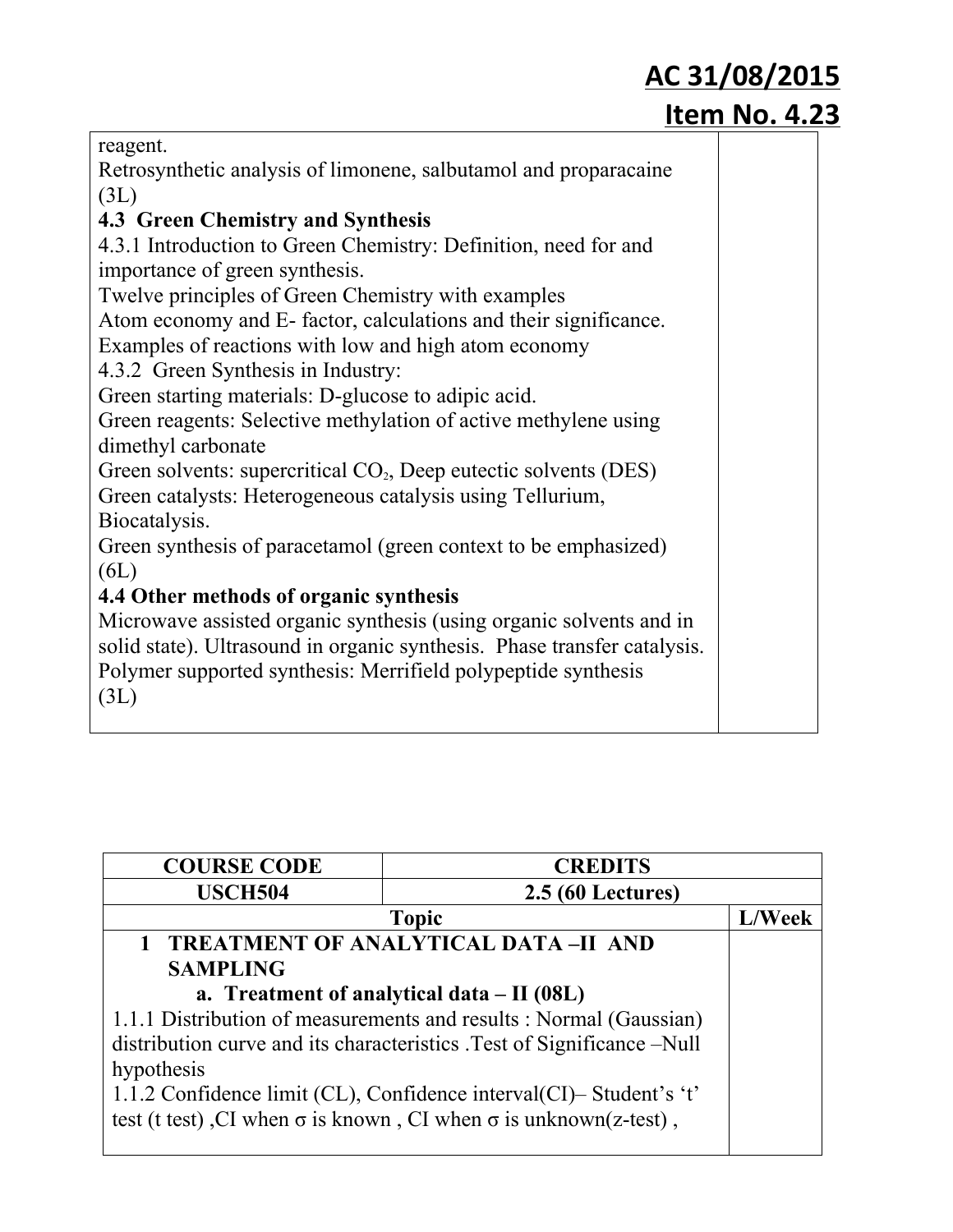comparison to a true mean, comparison of two means , comparison of standard deviations (F-test) . Steps for statistical analysis of data, CHI Square test. Criteria for Rejection of results –Q test

1.1.3 Graphical representation of results-Method of least squares, regression equation for a straight line passing through the origin, regression equation for a straight line having an intercept

#### **1.2 Sampling (07 L)**

1.2.1 Importance of sampling, Terms involved in sampling, Sampling techniques, Sampling techniques

1.2.2 Types of sampling a) Random sampling b) Non-random sampling. Difficulties encountered in sampling

1.2.3 Sampling of gases, Ambient and stack sampling : Apparatus and methods for sampling of gases

1.2.4 Sampling of liquids, Sampling of Homogeneous and Heterogeneous Liquids, Sampling of static and flowing liquids

1.2.5 Sampling of solids, Sample size – bulk ratio, size to weight ratio , multistage and sequential sampling , size reduction methods , sampling of compact solids , equipments and methods of sampling of compact solids , sampling of particulate solids, method and equipments used for sampling of particulate solids, Collection, preservation and dissolution of the sample

#### 2 **SEPARATION TECHNIQUES – II**

#### 2.1 **Chromatography (02 L)**

Introduction to Chromatography, Classification of Chromatographic Methods

#### 2.2 **Planar Chromatography (04 L)**

2.2.1 Principle of Thin Layer Chromatography (TLC), Retardation factor R*<sup>f</sup>*

- 2.2.2 Techniques in Thin Layer Chromatography
	- A) Stationary phase-coating materials
	- B) Preparation of Plates
	- C) Mobile phase Selection of Solvents
	- D)Methods of Plate Development-Ascending development,

Descending Development, Two dimensional Development,

Continuous Development, and Multiple Development.

- E) Detection methods for locating separated components: Qualitative analysis and Quantitative analysis.
- 2.2.3 Applications of Thin layer chromatography
- 2.2.4 Principle of Paper Chromatography(PC)
- 2.2.5 Techniques in paper Chromatography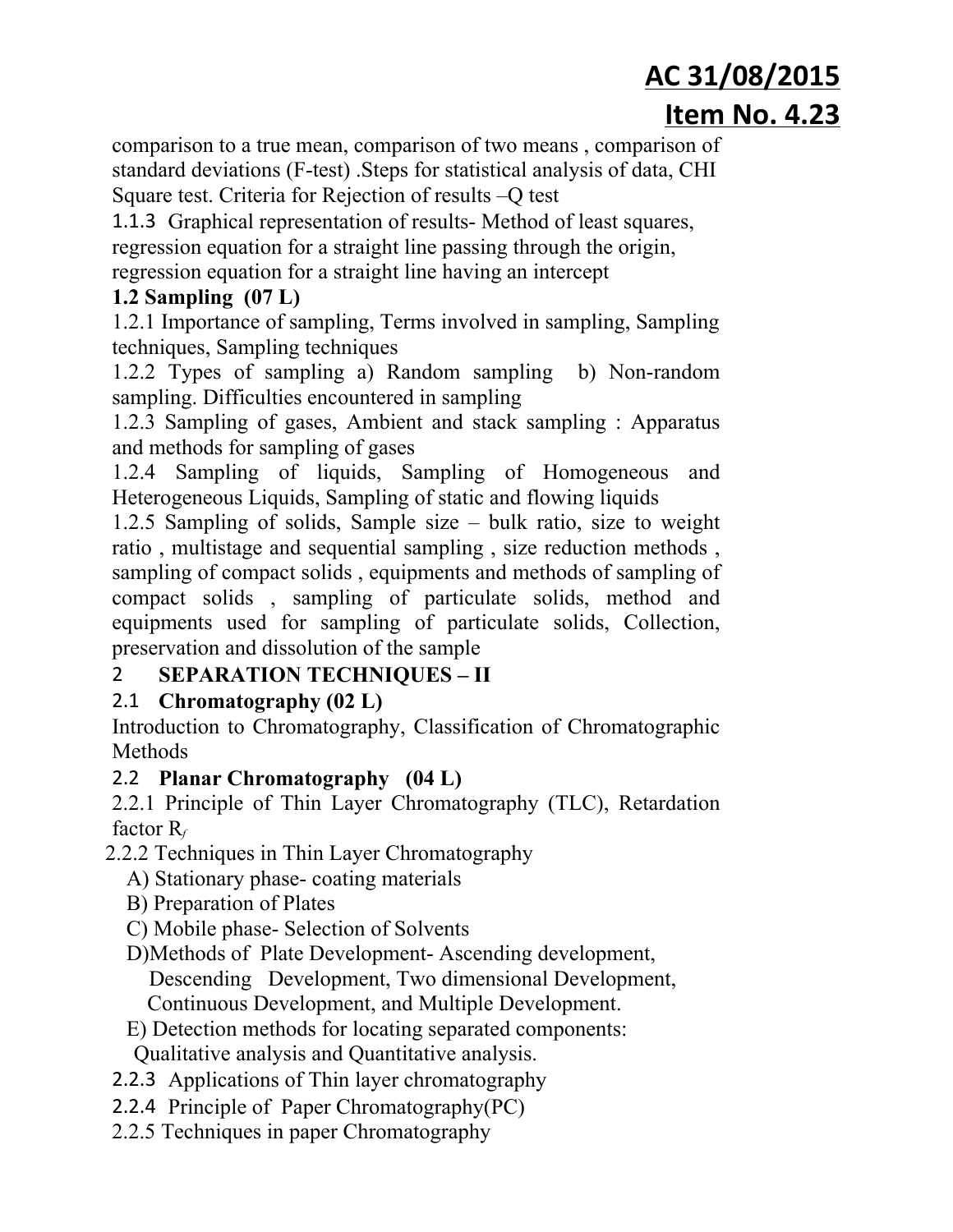| A) Stationary phase                                                       |
|---------------------------------------------------------------------------|
| B) Preparation of the Sample                                              |
| C) Application of the Sample                                              |
| D) Mobile phase - Solvent System                                          |
| E) Development of paper chromatogram:                                     |
| Ascending Development, Descending Development,                            |
| Horizontal Development, Radial Development, Multiple                      |
| Development, Two dimensional Development                                  |
| F) Detection and Quantitative analysis-Physical methods,                  |
| Chemical methods, Enzymatic and biological methods of                     |
| detection                                                                 |
| 2.2.6 Applications of Paper chromatography                                |
| 2.2.7 Comparison of PC and TLC                                            |
| 2.3 High Performance Liquid chromatography (HPLC) (06 L)                  |
| 2.3.1 Introduction to HPLC                                                |
| 2.3.2 Instrumentation in HPLC                                             |
| A) Solvent Reservoir                                                      |
| B) Degassing system-Filtration, Distillation, Sparging inert gas          |
| C) Pumps-Reciprocating pumps, Screw driven-syringe type                   |
| pumps, Pneumatic pumps, advantages and disadvantages                      |
| of each pump.                                                             |
| D) Precolumns                                                             |
| E) Sample injection system                                                |
| F) HPLC Columns                                                           |
| G) Detectors: Ultraviolet – Visible detector, Refractive index            |
| detector. Advantages and Limitations of each detector.                    |
| 2.3.3 Applications of HPLC                                                |
| 2.4 High Performance Thin Layer Chromatography (HPTLC)                    |
| (03 L)                                                                    |
| 2.4.1 Introduction to HPTLC                                               |
| 2.4.2 Techniques in HPTLC                                                 |
| A) Stationary Phase                                                       |
| <b>B)</b> Sample Application                                              |
| C) Mobile phase                                                           |
| 2.4.3 Determination by Detectors in HPTLC.                                |
| Detectors: Single beam densitometer, Double beam densitometer,            |
| <b>Flourimetric Detector</b>                                              |
|                                                                           |
| 2.4.4 Comparison between TLC and HPTLC                                    |
| 2.4.5 Advantages and Limitations of HPTLC<br>2.4.6 Applications of HPLTLC |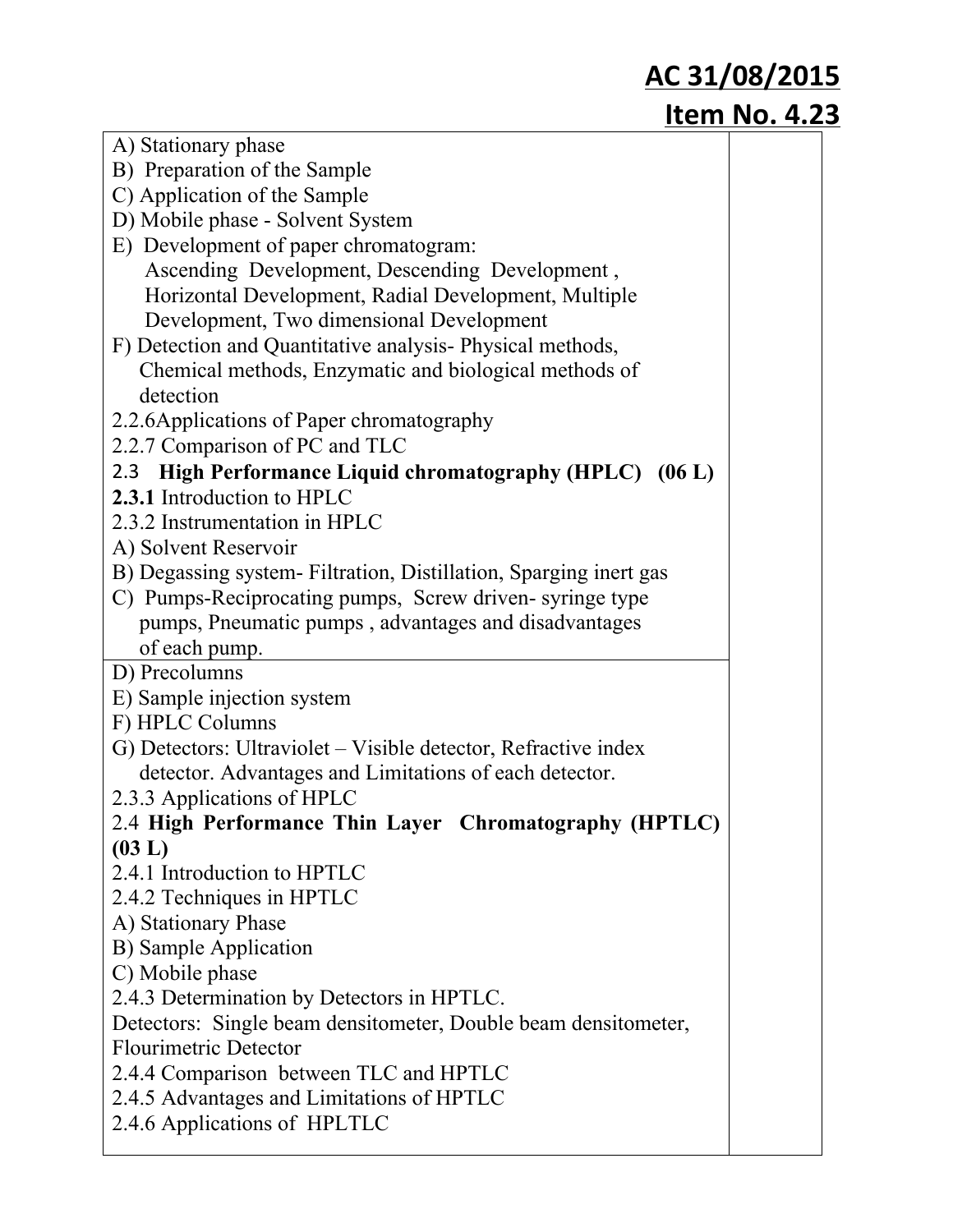| <b>3.0 OPTICAL METHODS</b>                                                    |  |
|-------------------------------------------------------------------------------|--|
| 3.1 Atomic Spectroscopy (07 L)                                                |  |
| 3.1.1 Absorption and Emission Spectra                                         |  |
| 3.1.2 Energy level diagrams                                                   |  |
| 3.1.3 Flame Photometry – Principle, Instrumentation (Flame                    |  |
| atomizers, Types of Burners, Wavelength Selectors, Detectors)                 |  |
| 3.1.4 Atomic Absorption Spectroscopy – Principle, Instrumentation             |  |
| (Source, Chopper, Flame and Electrothermal Atomizer)                          |  |
| 3.1.5 Quantitative applications of Flame Photometry and Atomic                |  |
| Absorption Spectroscopy – Calibration curve method, Standard                  |  |
| addition method and Internal standard method.                                 |  |
| 3.1.6 Comparison of Flame Photometry and Atomic Absorption                    |  |
| Spectroscopy                                                                  |  |
| 3.1.7 Applications and Limitations of Flame Photometry and Atomic             |  |
| Absorption Spectroscopy.                                                      |  |
| 3.2 Molecular Fluorescence and Phosphorescence Spectroscopy                   |  |
| (04L)                                                                         |  |
| 3.2.1 Theory of Molecular Fluorescence and Phosphorescence                    |  |
| Spectroscopy.                                                                 |  |
| 3.2.2 Jablonski Diagram of Energy Levels.                                     |  |
| 3.2.3 Relationship between Fluorescence intensity and concentration,          |  |
| Factors affecting Fluorescence and Phosphorescence.                           |  |
| 3.2.4 Instrumentation and Applications of Fluorimetry and                     |  |
| Phosphorimetry.                                                               |  |
| 3.2.5 Comparison of Fluorimetry and Phosphorimetry.                           |  |
| 3.2.6 Comparison of Fluorimetry with Absorption methods.                      |  |
| 3.3 Turbidimetry and Nephelometry (04L)                                       |  |
| 3.3.1 Scattering of Radiations.                                               |  |
| 3.3.2 Factors affecting scattering of Radiation: Concentration,               |  |
| particle size, wavelength, refractive index.                                  |  |
| 3.3.3 Instrumentation and Applications of Turbidimetry and                    |  |
| Nephelometry.                                                                 |  |
| <b>4TITRIMETRIC ANALYSIS</b>                                                  |  |
| 4.1 Redox titrations (04 L)                                                   |  |
| 4.1.1 General Introduction                                                    |  |
| 4.1.2 Construction of the titration curves and calculation of $E_{system}$ in |  |
| case of (1) Fe(II) Vs. Ce(IV) (2) Fe(II) Vs. $KMnO4$ .                        |  |
| 4.1.3 Theory of redox indicators, criterion for selection of an               |  |
| indicator for a redox titration, Use of diphenyl amine and ferroin as         |  |
| redox indicators. (Numerical problems expected).                              |  |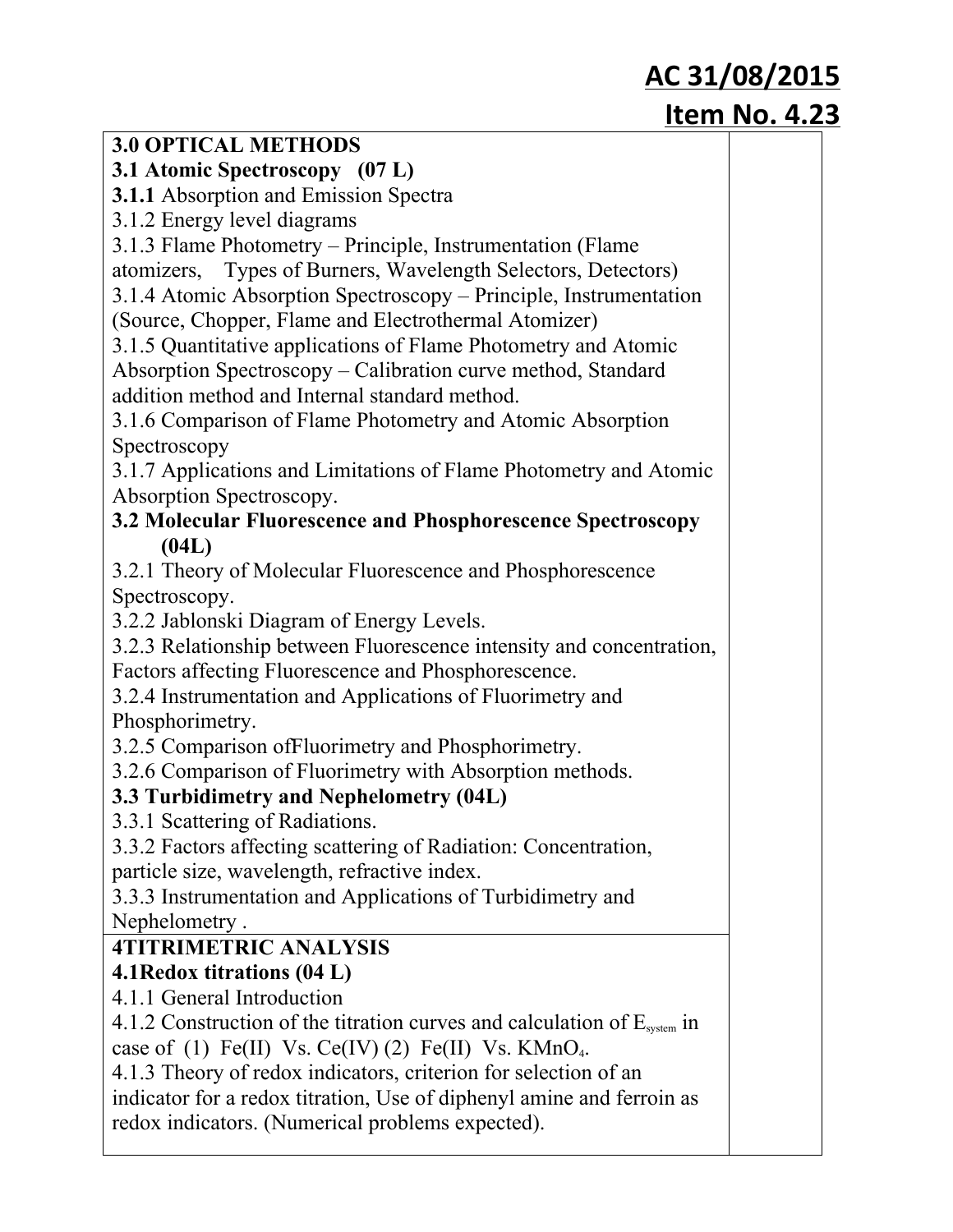#### **4.2 Molecular Spectroscopy – III (04 L)**

4.2.1 Recapitulation of basic concepts

4.2.2 Instrumentation, Principle and working of single and double beam spectrophotometers.

4.2.3 Applications of UV-Visible Spectrophotometry.

#### **4.3 Solvent Extraction – II (07 L)**

4.3.1 Recapitulation

4.3.2 Factors affecting extraction in detail: Chelation, Ion pair formation and Solvation, Synergistic solvent extraction

4.3.3 Craig's counter current extraction: Principle, apparatus and applications

4.3.4 Use of Crown ethers in solvent extraction.

4.3.5 Solid phase extraction: Principle, process and applications.

4.3.6 Advantages of solid phase extraction over solvent extraction and limitations.

#### **Practical Course USCHP5 Experiments based on USCH501**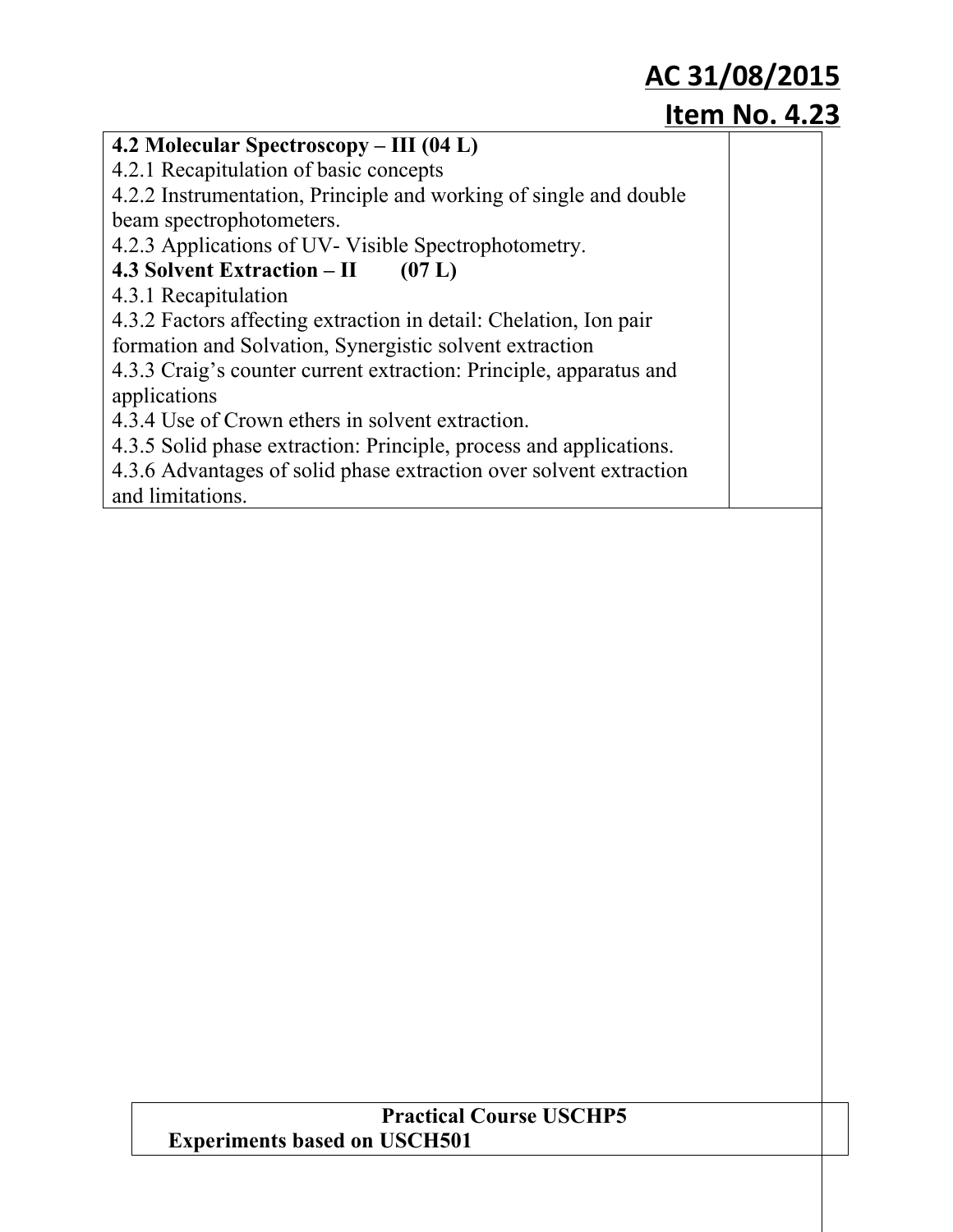- 1. To determine the standard reduction potential of  $Cu<sup>2+</sup>/Cu$  electrode at room temperature. (3 and 6 units)
- 2. To determine the amount of Fe (II) in the given solution by titration with a standard  $K_2Cr_2O_7$  solution and hence to find the formal redox potential of  $Fe^{3+}/Fe^{2+}$ . (3 and 6 units)
- 3. To study the effect of ionic strength on the rate of reaction between  $K_2S_2O_8$ and KI using KCl. (3 and 6 units)
- 4. To study the rate of adsorption of acetic acid on activated charcoal. (6 units)
- 5. To study the relative strength of acetic acid and monochloroacetic acid. (6 units)
- **6.** To study the empirical formula of the complex between Fe(III) and salicylic acid by static titration method. (6 units)

#### **Experiments based on USCH502**

Preparation

- I) Chromium(II) acetate.
	- II)  $Cu(Ox)(H_2O)_2$
	- III) Prussian Blue

IV)  $Zn(NH3)_{4}I_2$ 

2. Experiments with Models.

3. Determination of Composition of a mixture of a mixture of strong and weak acid by titration with a strong base using a suitable indicator.

#### **Experiments based on USCH503**

- 1. Separation of binary (solid solid) mixture. (Weights and physical constants of both crude components of the mixture are to be reported) (Minimum 8 mixtures)
- 2. Identification of an organic compound of known chemical type. (Minimum 8 compounds)

#### **Experiments based on USCH504**

- 1. To determine the amount of Fluoride present in the given solution colorimetrically.(3 and 6 units)
- 2. Estimation of Vitamin C in the given solution by titration with Cerric ammonium Sulphate.(3 and 6 units)
- 3. To determine potassium content of a commercial salt sample by Flame Photometry. (3 and 6 units).
- 4. To determine the amount of sulphate present in the given water sample turbidimetrically.(6 Units)
- 5. To determine the amount of persulphate in the given solution by back titration with standard Fe (II) ammonium sulphate solution.(6 Units).
- **6.** To estimate Fe(II) in a tablet using Diphenylamine as an indicator. (6Units)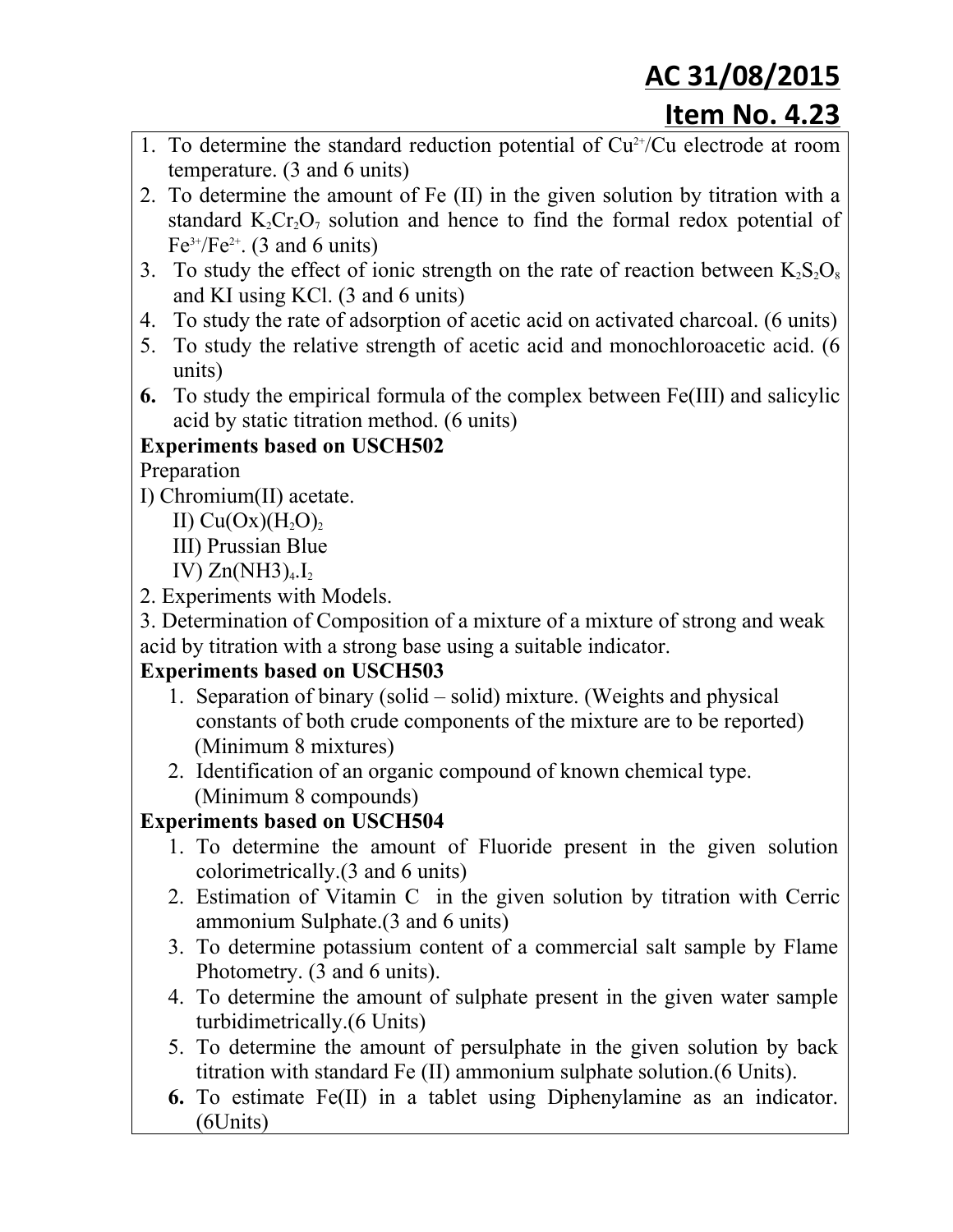| <b>COURSE CODE</b>                                                                               | <b>CREDITS</b>    |        |
|--------------------------------------------------------------------------------------------------|-------------------|--------|
| <b>USCH 601</b>                                                                                  | 2.5 (45 Lectures) |        |
| <b>TOPICS</b>                                                                                    |                   | L/Week |
| <b>1.1 CHEMICAL KINETICS-III (5L)</b>                                                            |                   |        |
| 1.1.1 *Collision theory of reaction rates, applications of collision                             |                   |        |
| theory to bimolecular reaction and unimolecular reaction (Lindemann's                            |                   |        |
| theory, derivation expected). Merits and demerits of Collision theory.                           |                   |        |
| 1.1.2 Concept of Activated complex, Activated complex theory theory                              |                   |        |
| of bimolecular reactions (derivation expected).                                                  |                   |        |
| 1.1.3 Classification of reactions- slow, fast and ultra fast, study of                           |                   |        |
| kinetics of fast reactions by STOP FLOW method                                                   |                   |        |
| <b>1.2 POLYMERS-II</b><br>(5L)                                                                   |                   | 4      |
| <b>1.2.1 Classification of polymers</b> based on (i) source, (ii) structure, (iii)               |                   |        |
| thermal response, (iv) physical properties.                                                      |                   |        |
| 1.2.2 *Molar mass of polymers: 1. Number average molar mass,                                     |                   |        |
| 2. Weight average molar mass, 3. Viscosity average molar mass,                                   |                   |        |
| monodispersity, polydispersity, polydisperity index                                              |                   |        |
| 1.2.3 *Methods of determining molar mass of polymers : (i) Principle,                            |                   |        |
| limitation and application of Ultracentrifugation method (ii) Viscosity                          |                   |        |
| method-Principle, experimental determination of Viscosity average                                |                   |        |
| molar mass, Mark-Houwink equation.                                                               |                   |        |
| 1.3 NUCLEAR MAGNETIC RESONANCE SPECTROSCOPY                                                      |                   |        |
| (5L)                                                                                             |                   |        |
| <b>1.3.1</b> . Nuclear spin, magnetic moment, nuclear 'g' factor, energy levels,                 |                   |        |
| Larmor precession, Relaxation processes in NMR (spin-spin relaxation                             |                   |        |
| and spin-lattice relaxation).                                                                    |                   |        |
| 1.3.2. NMR Spectrometer, chemical shift, shielding and deshielding of                            |                   |        |
| protons, low resolution NMR spectrum of methanol and ethanol.                                    |                   |        |
| 2.0ELECTROCHEMISTRY- IV& RENEWABLE ENERGY                                                        |                   |        |
| SOURCES (15L)                                                                                    |                   |        |
| 2.1 Applied electrochemistry                                                                     |                   |        |
| 2.1.1 Application of emf measurement in the determination of $-$                                 |                   |        |
| i) *pH of a solution using quinhydrone and glass electrode,                                      |                   |        |
| ii) *Solubility and solubility product of sparingly soluble salt using                           |                   |        |
| chemical and concentration cells,                                                                |                   |        |
| iii) determination of liquid junction potential                                                  |                   |        |
| iv) determination of thermodynamic parameters ( $\Delta G$ , $\Delta H$ and $\Delta S$ ) for the |                   |        |
| cell reaction and equilibrium constant.                                                          |                   |        |
|                                                                                                  |                   |        |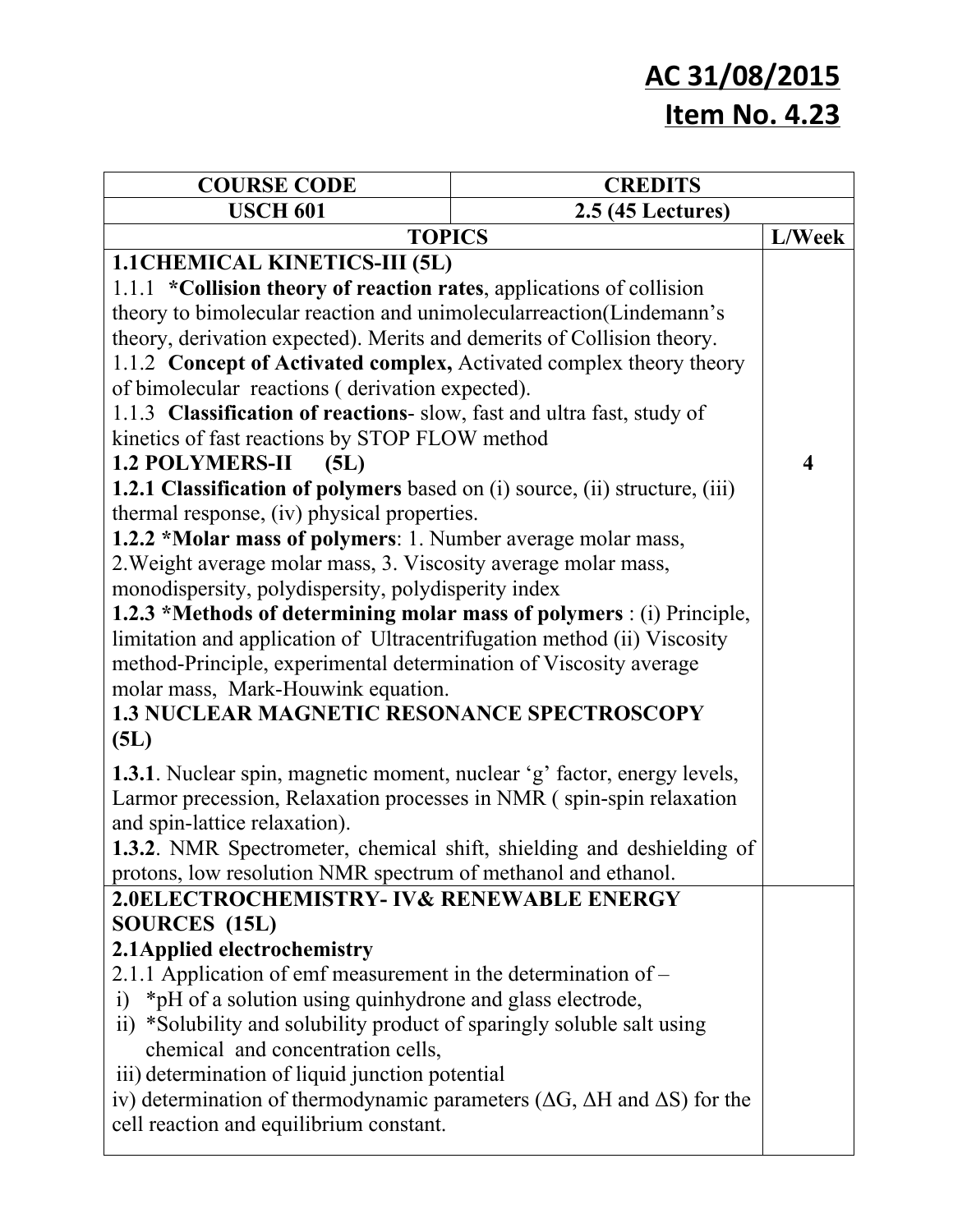| 2.1.2 Decomposition potential and its experimental determination, *Over          |  |
|----------------------------------------------------------------------------------|--|
| voltage and its experimental determination, *Tafel's equation for                |  |
| hydrogen overvoltage,                                                            |  |
| Electroplating objective and theory                                              |  |
| 2. 2Renewable energy sources:                                                    |  |
| Hydrogen - fuel of future, Advantages of hydrogen as a universal energy          |  |
| medium, Bacon's $H_2$ and $O_2$ fuel cell, Lithium ion cell, Silicon solar cell. |  |
| <b>3.0NUCLEAR CHEMISTRY-III</b><br>(15L)                                         |  |
| 3.1 Detection and measurement of radioactivity – GM Counter and                  |  |
| <b>Scintillation Detector</b>                                                    |  |
| 3.2*Radioactive Equilibrium- 1) Secular 2) Transient; differences                |  |
| between chemical and radioactive equilibrium;                                    |  |
| 3.3 Use of radioisotopes-as tracers in chemical investigation –                  |  |
| i) reaction mechanism ii) Medical applications                                   |  |
| 3.4Nuclear reactions: Nuclear Transmutation and artificial radioactivity         |  |
| $-$ , Mechanism; Different types of projectiles $-$                              |  |
| 1) alpha particles 2) neutrons;                                                  |  |
| <b>3.5 Mode of decay</b> of artificially radioactive elements $-1$ ) emission of |  |
| positrons 2) emission of electrons 3) K-electron capture                         |  |
| 3.6 Nuclear energy:                                                              |  |
| 3.6.1 *Conservation of energy – Q value, Threshold energy.                       |  |
| <b>3.6.2</b> Nuclear Fission – Process, Fission fragments, Fission Energy;       |  |
| Factors controlling Nuclear Fission $-1$ ) Critical Mass 2) Multiplication       |  |
| Factor                                                                           |  |
| 3.7.3Nuclear Power Reactors- Basic components (including schematic);             |  |
| Breeder Reactor – Fissile and Fertile material. Nuclear Power Reactors in        |  |
| India                                                                            |  |
| <b>3.7.4</b> Nuclear Fusion - Characteristics; Thermonuclear Reactions           |  |
| occurring on 1) Stellar bodies 2) Earth                                          |  |
| 4.1 BASICS OF QUANTUM CHEMISTRY (8L)                                             |  |
| 4.1.1 Classical mechanics, limitations of classical mechanics, Black body        |  |
| radiation, photoelectric effect, Compton effect.                                 |  |
| <b>4.1.2</b> Introduction to quantum mechanics, Planck's theory of               |  |
| quantization, wave particle duality, de-Broglie equation, Heisenberg's           |  |
| uncertainty principle.                                                           |  |
| <b>4.1.3</b> Postulates of quantum mechanics (following are to be                |  |
| considered), 1. state function and it's significance 2. * Concept of             |  |
| operators : definition, addition, subtraction and multiplication of              |  |
| operators, commutative and non-commutative operators, linear operator,           |  |
| Hamiltonian operator, 3. *Eigen function and eigen value, eigen value            |  |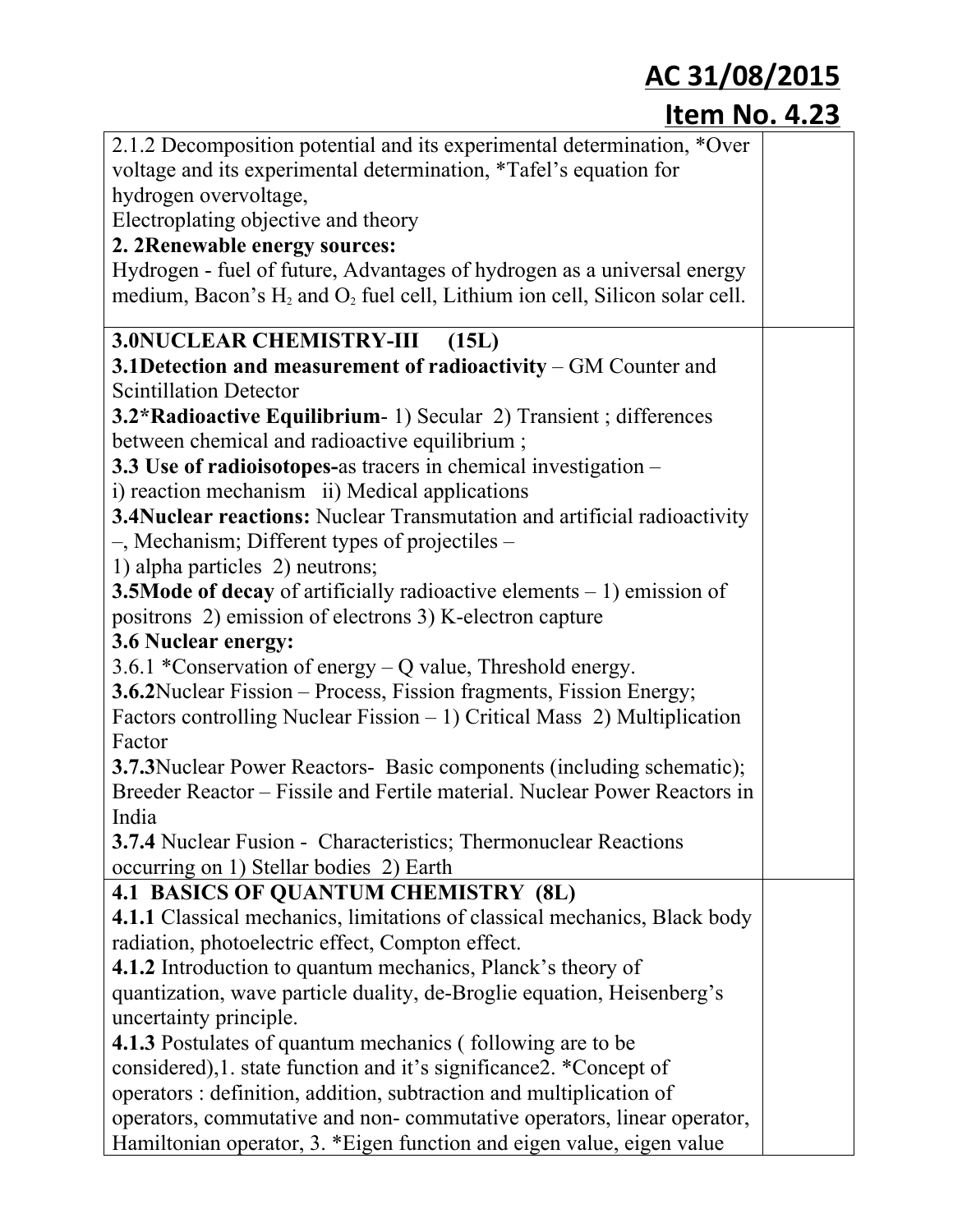equation.

#### **4.2 CRYSTALLINE STATE (7L)**

**4.2.1.** Laws of Crystallography

**4.2.2**. Characteristics of simple cubic, face centered and body centered cubic system, inter planar distance in cubic lattices (only expressions for ratios of inter planar distances are expected ).

**4.2.3** \*Use of X-rays in the study of crystal structure, Bragg's equation ( derivation expected), X-ray diffraction method of studying crystal lattices, structure of NaCl, determination of Avogadro number.

| <b>COURSE CODE</b>                                             | <b>CREDITS</b>                                                                      |                         |
|----------------------------------------------------------------|-------------------------------------------------------------------------------------|-------------------------|
| <b>USCH602</b>                                                 | 2.5 (60 Lectures)                                                                   |                         |
|                                                                | <b>Topic</b>                                                                        | L/Week                  |
| <b>1 COORINATION CHEMISTRY</b>                                 |                                                                                     |                         |
| 1.1 Theories of the metal-ligand bond                          | (10L)                                                                               |                         |
| 1.1.1 Limitations of VBT                                       |                                                                                     |                         |
|                                                                | 1.1.2 Crystal field theory and effect of crystal field on central metal             |                         |
| valence orbitals in various geometries                         |                                                                                     |                         |
| 1.1.3 Splitting of d orbitals in octahedral, square planar and |                                                                                     |                         |
| tetrahedral crystal fields.                                    |                                                                                     |                         |
|                                                                | 1.1.4 Distortions from the octahedral geometry: (i) effect of ligand                |                         |
| field and (ii) Jahn-Teller distortions                         |                                                                                     |                         |
|                                                                | 1.1.5 Crystal field splitting parameter $\Delta$ ; its calculation and factors      |                         |
| affecting it in octahedral complexes, Spectrochemical series   |                                                                                     |                         |
|                                                                | 1.1.6Crystal field stabilization energy (CFSE), calculation of CFSE,                |                         |
|                                                                | for octahedral complexes with $d^0$ to $d^{10}$ metal ion configurations.           |                         |
|                                                                | 1.1.7 Consequences of crystal field splitting on various properties                 |                         |
|                                                                | such as ionic radii, hydration energy and enthalpies of formation of                | $\overline{\mathbf{4}}$ |
| metal complexes of the first transition series.                |                                                                                     |                         |
| 1.1.8 Limitations of CFT: Evidences for covalence in metal     |                                                                                     |                         |
|                                                                | complexes (i) intensities of d-d transitions, (ii) ESR spectrum of                  |                         |
| $[IrCl6]$ <sup>2</sup> (iii) Nephelauxetic effect.             |                                                                                     |                         |
|                                                                | 1.2Molecular orbital theory for coordination compounds (05L)                        |                         |
|                                                                | 1.2.1 Identification of the central metal orbitals and their symmetry               |                         |
| suitable for formation of $\sigma$ -bonds with ligand orbitals |                                                                                     |                         |
| 1.1.2 Construction of ligand group orbitals                    |                                                                                     |                         |
|                                                                | 1.1.3 Construction of $\sigma$ - molecular orbitals for an ML <sub>6</sub> complex. |                         |
| <b>2 PROPERTIES OF COORDINATION COMPOUNDS</b>                  |                                                                                     |                         |
| 2.1 Electronic Spectra (07 L)                                  |                                                                                     |                         |
|                                                                |                                                                                     |                         |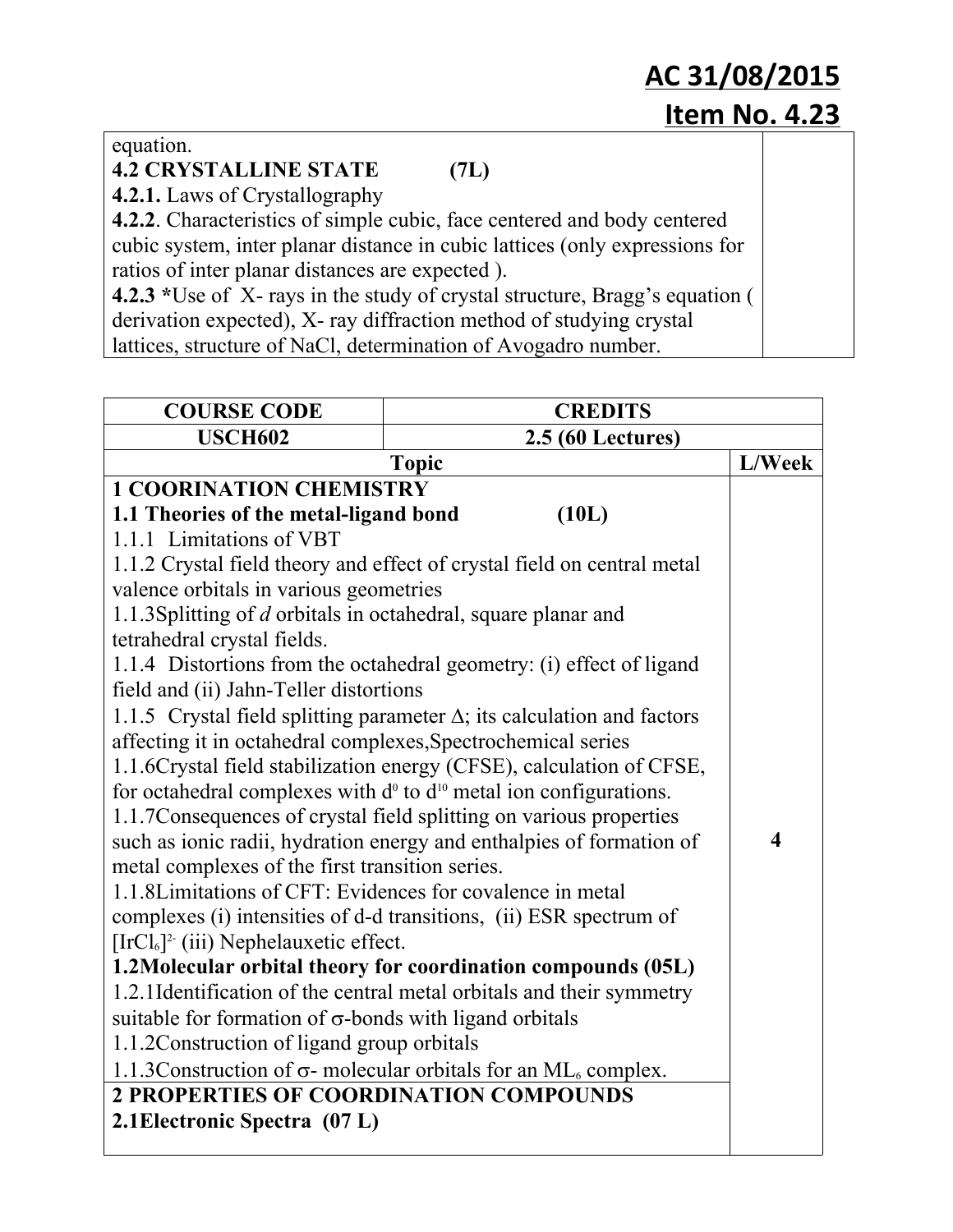| 2.1.1 Origin of electronic spectra                                          |  |
|-----------------------------------------------------------------------------|--|
| 2.1.2Types of electronic transitions in coordination compounds:             |  |
| intra-ligand, charge transfer and intra-metal transitions.                  |  |
| 2.1.3 Electronic configuration and electronic micro states, Terms and       |  |
| Term symbols, coupling of spin momenta $(M_s)$ , orbital momenta $(M_l)$    |  |
| and spin- orbit coupling or Russell-Saunders coupling.                      |  |
| 2.1.4 Determination of Terms for $p^2$ and $d^2$ electronic configurations. |  |
| 2.1.5 Terms and micro-states for transition metal atoms/ions.               |  |
| 2.1.6Orgel Diagrams for D and F Terms (i.e. $d^{1}$ , to $d^{9}$ electronic |  |
| configurations in octahedral crystal fields)                                |  |
| 2.1.7 Selection Rules for electronic transitions: Spin and Orbital          |  |
| forbidden transitions. (Laporte selection rules.)                           |  |
| 2.2Stability of Metal-Complexes<br>(04L)                                    |  |
| 2.2.1 Thermodynamic and kinetic perspectives of metal complexes             |  |
| with examples.                                                              |  |
| 2.2.2Stability constants: Stepwise and overall stability constants and      |  |
| their inter-relationship.                                                   |  |
| 2.2.3 Factors affecting thermodynamic stability.                            |  |
| 2.3 Reactivity of Metal-complexes.<br>(04L)                                 |  |
| 2.3.1 Comparison between Inorganic and organic reactions                    |  |
| 2.3.2Types of reactions in metal complexes.                                 |  |
| 2.3.3 Inert and labile complexes: correlation between                       |  |
| electronic configurations and lability of complexes.                        |  |
| 2.3.4 Ligand substitution reactions: Associative and                        |  |
| Dissociative mechanisms.                                                    |  |
| 2.3.5 Acid hydrolysis, base hydrolysis and anation reactions.               |  |
| <b>3ORGANOMETTALIC CHEMISTRY</b>                                            |  |
| 3.1 Organometallic Compounds of main group metal (06L)                      |  |
| 3.1.1 General characteristics of various types of organometallic            |  |
| compounds, viz. ionic, $\sigma$ -bonded and electron deficient compounds.   |  |
| 3.1.2General synthetic methods of organometallic compounds: (i)             |  |
| Oxidative-addition, (ii) Metal-metal exchange (transmetallation),           |  |
| Carbanion-halide exchange, (iv) Metal-hydrogen<br>exchange                  |  |
| (metallation) and (v) Methylene-insertion reactions.                        |  |
| 3.1.3 Some chemical reactions of organometallic compounds:                  |  |
| (i) Reactions with oxygen and halogens, (ii) Alkylation and arylation       |  |
| reactions, (iii) Reactions with protic reagents, (iv) Redistribution        |  |
| reactions, and (v) Complex formation reactions                              |  |
| 3.2Metallocenes: Introduction, Ferrocene: Synthesis, properties,            |  |
| structure and bonding on the basis of VBT.                                  |  |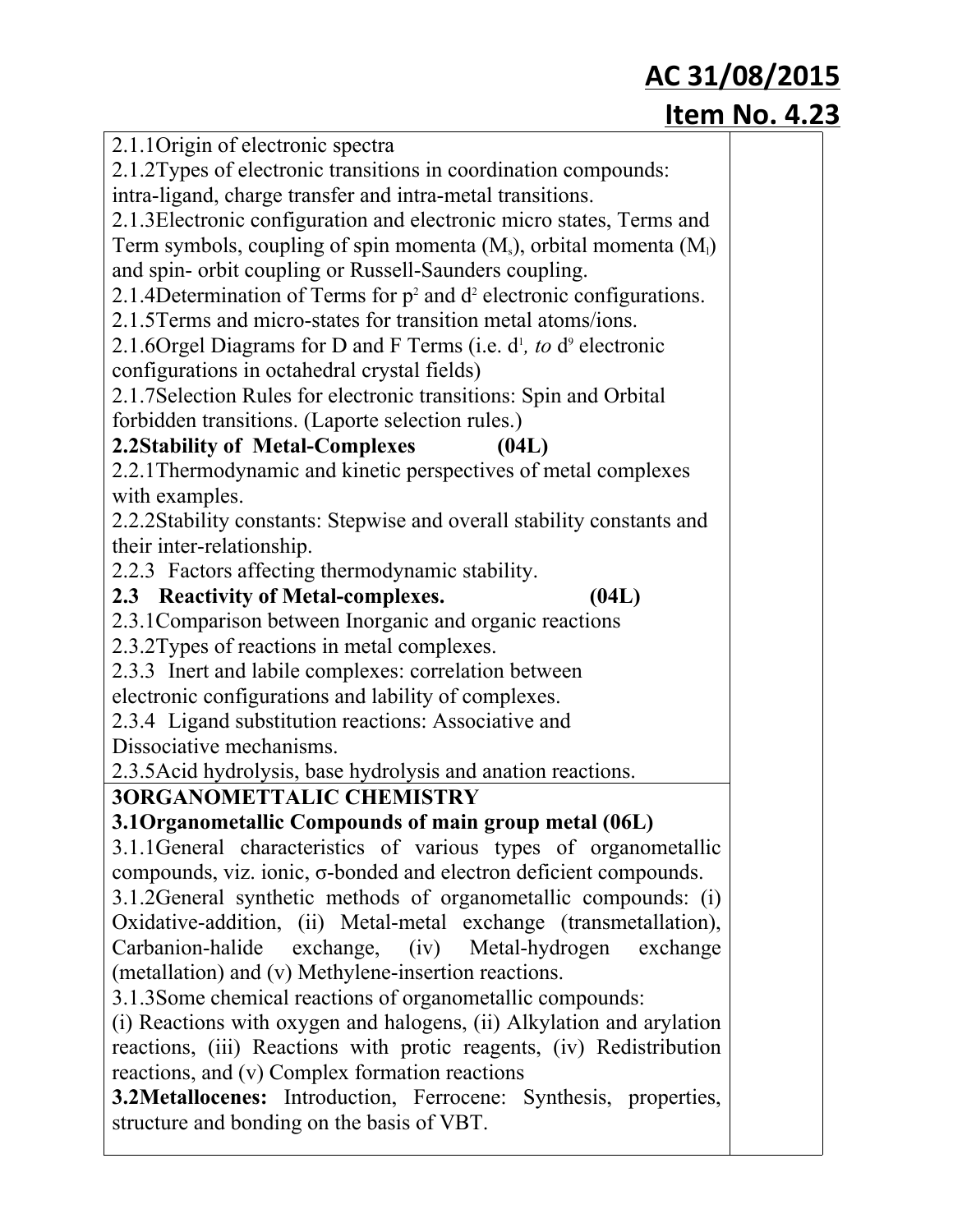| 3.3 Catalysis:<br>(04L)                                                |       |
|------------------------------------------------------------------------|-------|
| 3.3.1 Overview of Homogenous catalysis;                                |       |
| 3.3.2 Selection of catalytic cycles;                                   |       |
| 3.3.3 Coupling Reactions: Heck and Suzuki reactions.                   |       |
| <b>3SOME SELECTED TOPICS</b>                                           |       |
| 4.1 Nanomaterials                                                      | (08L) |
| 4.1.1Introduction and importance of nanomaterials.                     |       |
| 4.1.2Chemical methods of synthesis of nanomaterials                    |       |
| 4.1.3 Charecterisation of nanomaterials; (UV and XRD techniques)       |       |
| 4.1.4Dimensions and forms of nanomaterials: nanofilms, nanolayers,     |       |
| nanotubes, nanowires, and nanoparticles.                               |       |
| 4.1.5Properties (Comparison between bulk and nanomaterials): (i)       |       |
| Optical (ii) Electrical and (iii) Mechanical properties.               |       |
| 4.1.6Applications                                                      |       |
| 4.2Bio inorganic and medicinal chemistry (07 L)                        |       |
| 4.2.1 Metal coordination in biological systems: Enzymes,               |       |
| apoenzymes and coenzymes                                               |       |
| 4.2.2Biological role of carboxypeptidases, catalases, and peroxidases. |       |
| 4.2.3 Metal complexes in medicine: cis-platins and gold complexes      |       |
| 4.2.4Inorganic radiopharmaceuticals.                                   |       |

| <b>COURSE CODE</b>                                                | <b>CREDITS</b>                                                      |            |
|-------------------------------------------------------------------|---------------------------------------------------------------------|------------|
| <b>USCH603</b>                                                    | <b>2.5 (60 Lectures)</b>                                            |            |
|                                                                   | <b>TOPICS</b>                                                       | $L /$ week |
| <b>1.1. HETEROCYCLIC CHEMISTRY</b>                                | (8L)                                                                |            |
|                                                                   | 1.1.1 Introduction: Electronic structure and aromaticity of furan,  |            |
| pyrrole, thiophene and pyridine.                                  |                                                                     |            |
|                                                                   | 1.1.2 Synthesis of furans, pyrroles, and thiophenes by Paal-Knorr   |            |
|                                                                   | synthesis, pyridines by Hantzsch synthesis and from 1,5-diketones.  |            |
|                                                                   | 1.1.3 Reactivity of furan, pyrrole and thiophene towards aromatic   |            |
| electrophilic substitution reactions on the basis of stability of |                                                                     |            |
|                                                                   | intermediate and of pyridine on the basis of electron distribution. |            |
|                                                                   | Reactivity of pyridine to aromatic nucleophilic substitution on the |            |
| basis of                                                          |                                                                     |            |
| electron distribution.                                            |                                                                     |            |
|                                                                   | 1.1.4 Reactions of furan, pyrrole and thiophene: halogenation,      |            |
| nitration, sulfonation, VilsmeierHaack reaction, Friedel-Crafts   |                                                                     |            |
| reaction. Furan: Diels-Alder reaction, Ring opening. Pyrrole:     |                                                                     |            |
|                                                                   | Acidity and basicity of pyrrole. Comparison of basicity of pyrrole  |            |
|                                                                   |                                                                     |            |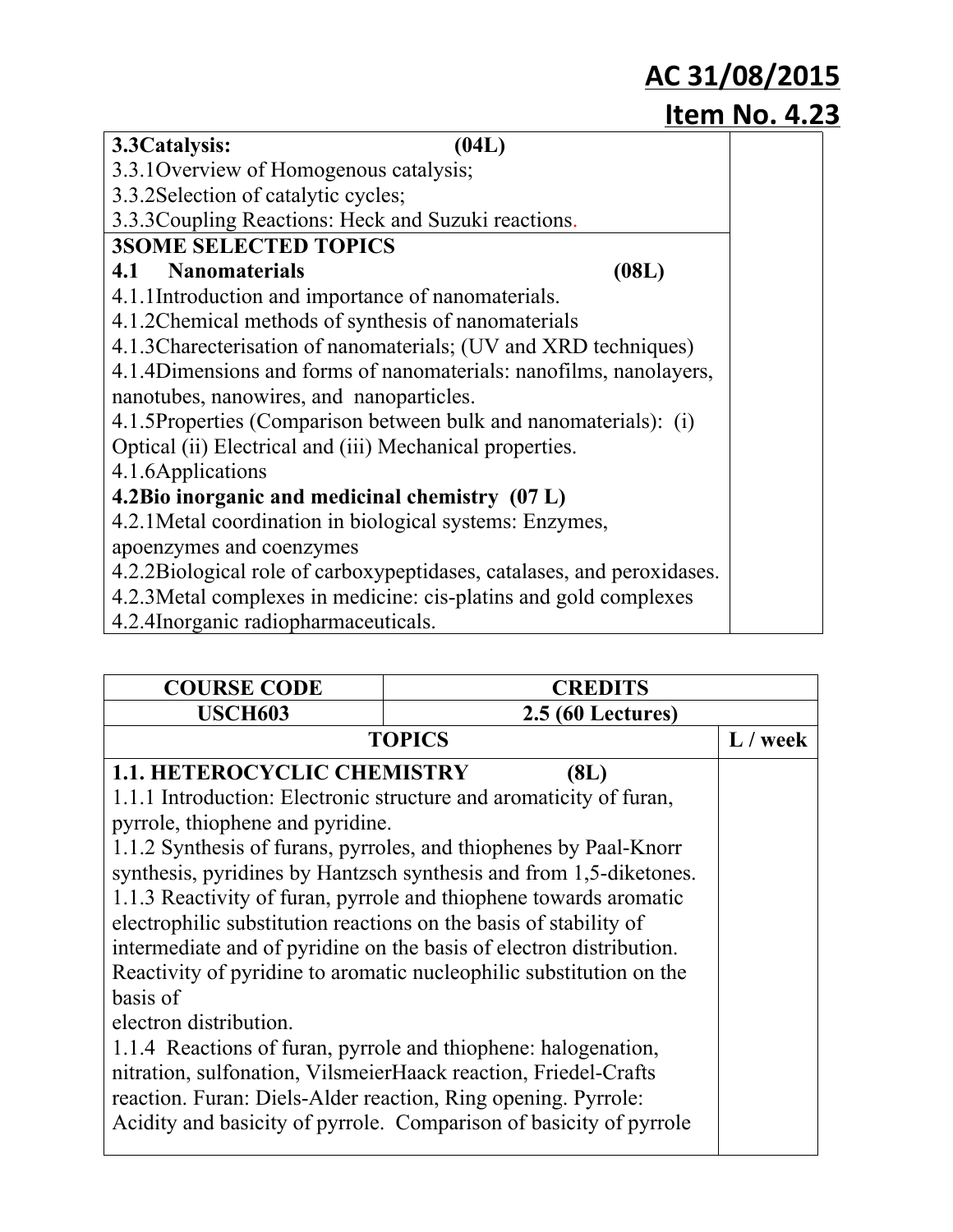| and pyrrolidine.                                                      |  |
|-----------------------------------------------------------------------|--|
| Pyridine: Basicity. Comparison of basicity of pyridine, pyrrole and   |  |
| piperidine. Sulfonation of pyridine (with and without catalyst).      |  |
| Reduction. Action of sodamide (Chichibabin reaction).                 |  |
| 1.1.5 Pyridine-N-oxide: Preparation, reactivity to electrophilic and  |  |
| nucleophilic substitution based on electron distribution in the       |  |
| molecule.                                                             |  |
| <b>1.2 CATALYSTS AND REAGENTS</b><br>(7L)                             |  |
| Study of the following catalysts and reagents with respect to         |  |
| functional group transformations and selectivity (no mechanism).      |  |
| 1.2.1 Catalysts: Catalysts for hydrogenation: Raney Ni, Pt and        |  |
| PtO2: C=C, CN, NO2, aromatic ring; Pd/C: C=C, COCl→CHO                |  |
| (Rosenmund); Lindlar catalyst: alkynes; Wilkinson's catalyst:         |  |
| olefins.                                                              |  |
| <b>1.2.2 Reagents:</b> (1) LiAlH4 and Red-Al: reduction of CO, COOR,  |  |
| CN, NO2. (2) NaBH4: reduction of CO (3) SeO2: hydroxylation of        |  |
| allylic and benzylic positions, oxidation of $CH2$ (alpha to CO) to   |  |
| CO. (4) mCPBA: epoxidation of $C=C$ .                                 |  |
| (5) NBS: allylic and benzylicbromination.                             |  |
| 2. Chemistry of biomolecules.<br>(15L)                                |  |
| 2.1 Carbohydrates                                                     |  |
| 2.1.1 Introduction: classification, reducing and non-reducing         |  |
| sugars, DL notation.                                                  |  |
| 2.1.2Structures of monosaccharides: Fischer projection (4-6 carbon    |  |
| monosaccharides) and Haworth formula (furanose and pyranose           |  |
| forms of pentoses and hexoses)                                        |  |
| Interconversion:<br>Haworth<br>chain<br>open<br>and<br>forms<br>of    |  |
| monosaccharides with $5 & 6$ carbons.                                 |  |
| Chair conformation with stereochemistry of D-glucose. Stability of    |  |
| chair form of D-glucose.                                              |  |
| 2.1.3 Stereoisomers of D-glucose: enantiomer, diastereomers,          |  |
| anomers, epimers.                                                     |  |
| 2.1.4 Mutarotation in D-glucose with mechanism                        |  |
| 2.1.5 Chain lengthening & shortening reactions:                       |  |
| Modified Kiliani-Fischer synthesis (D-arabinose to D-glucose $\&$ D-  |  |
| mannose), Wohl method (D-glucose to D-arabinose)                      |  |
| 2.1.6 Reactions of D-glucose and D-fructose:                          |  |
| a) osazone formation b) reduction: $H_2/Ni$ , NaB $H_4c$ ) oxidation: |  |
| bromine water, $HNO3$ , $HIO4$ d) acetylation e) methylation [d) and  |  |
| e) with cyclic pyranose forms]                                        |  |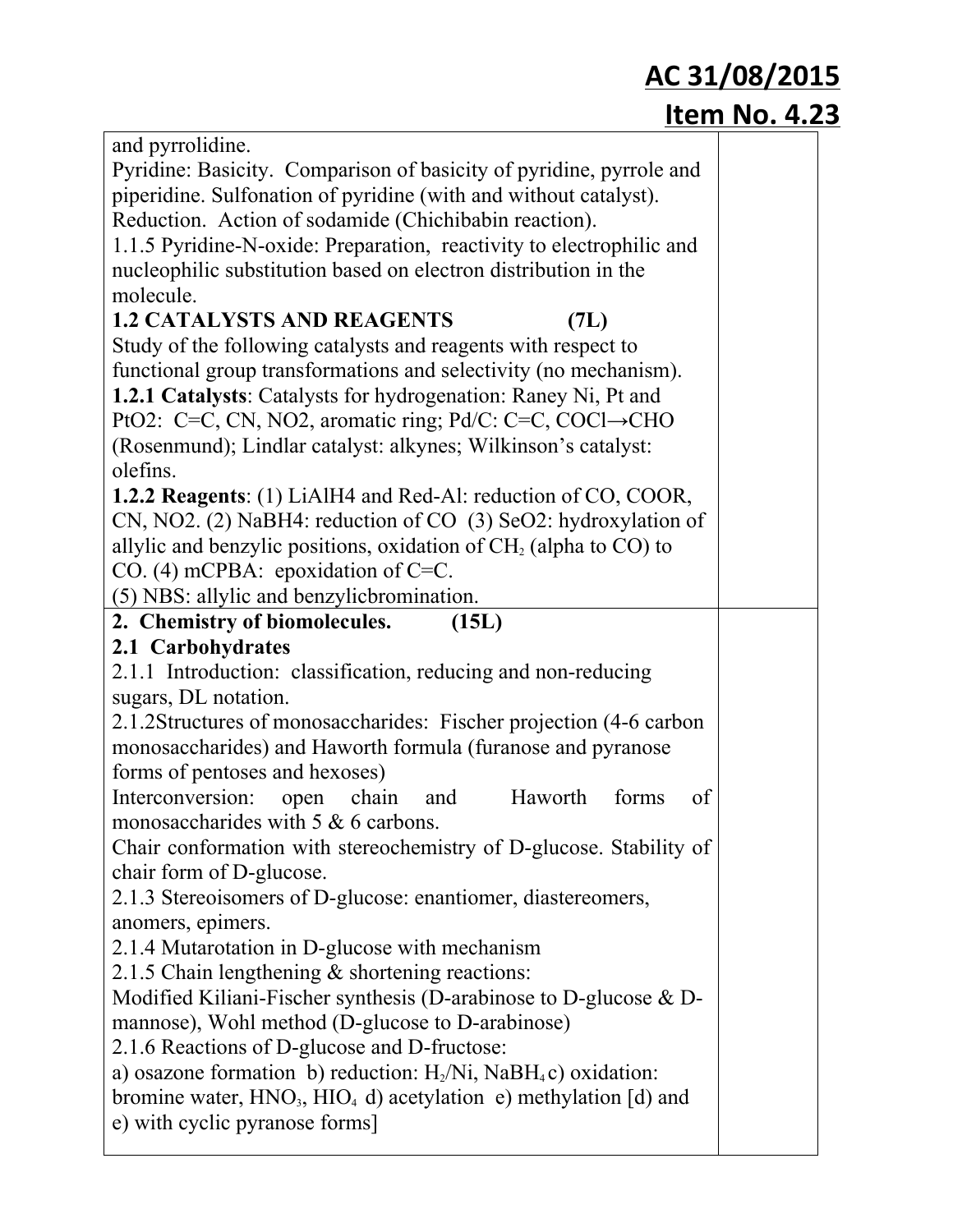| 2.1.6 Glycosides: general structure, formation of alkyl glycosides                                             |
|----------------------------------------------------------------------------------------------------------------|
| and anomeric effect.                                                                                           |
| 2.1.7 Disaccharides: Structures of sucrose and maltose. (cyclic                                                |
| forms: Haworth/chair) (Structure determination not expected.)                                                  |
| (9L)                                                                                                           |
| 2.2 Amino acids and Proteins                                                                                   |
| $2.2.1 \alpha$ - amino-acids: General structure, configuration, essential                                      |
| (valine, leucine, phenylalanine), neutral (glycine, alanine), acidic                                           |
| (glutamic acid) and basic (lysine) amino-acids. (systematic names                                              |
| with abbreviations). pH dependency of ionic structure and                                                      |
| isoelectric point                                                                                              |
| 2.2.2 Polypeptides and Proteins:                                                                               |
| Nature of peptide bond, nomenclature and representation of                                                     |
| peptides (di and tripeptides)                                                                                  |
| Proteins: general idea of primary, secondary, tertiary and quaternary                                          |
| structure. (2L)                                                                                                |
| 2.3 Nucleic acids                                                                                              |
| Controlled hydrolysis of nucleic acids. Sugars and bases in nucleic                                            |
| acids. Structures of nucleosides and nucleotides in DNA and RNA.                                               |
| Structures of nucleic acids (DNA and RNA) including base pairing.                                              |
| (3L)                                                                                                           |
| 2.4 Lipids                                                                                                     |
|                                                                                                                |
| Introduction and classification<br>(1L)                                                                        |
| 3. SPECTROSCOPY(15L)                                                                                           |
| <b>3.1 Introduction</b> : Electromagnetic spectrum, units of wavelength                                        |
| and frequency.                                                                                                 |
| 3.2 UV- Visible spectroscopy: Basic theory, solvents, nature of                                                |
|                                                                                                                |
| UV-Vis spectrum, concept of chromophore, auxochrome,<br>bathochromic and hypsochromic shifts, hyperchromic and |
| hypochromic effects, chromophore-chromophore and                                                               |
| chromophore-auxochrome interactions.                                                                           |
| <b>3.3 IR spectroscopy</b> : Basic theory, selection rule, nature of IR                                        |
| spectrum, characteristic vibrational frequencies of functional                                                 |
| groups, fingerprint region.                                                                                    |
| <b>3.4 PMR spectroscopy:</b> Basic theory of PMR, nature of PMR                                                |
| spectrum, chemical shift ( $\partial$ unit), standard for PMR, solvents used.                                  |
| Factors affecting chemical shift: inductive effect and anisotropic                                             |
| effect (with reference to $C=C$ , $CEC$ , $C=O$ and benzene ring). Spin-                                       |
| spin coupling and                                                                                              |
| coupling constant. Application of deuterium exchange technique.                                                |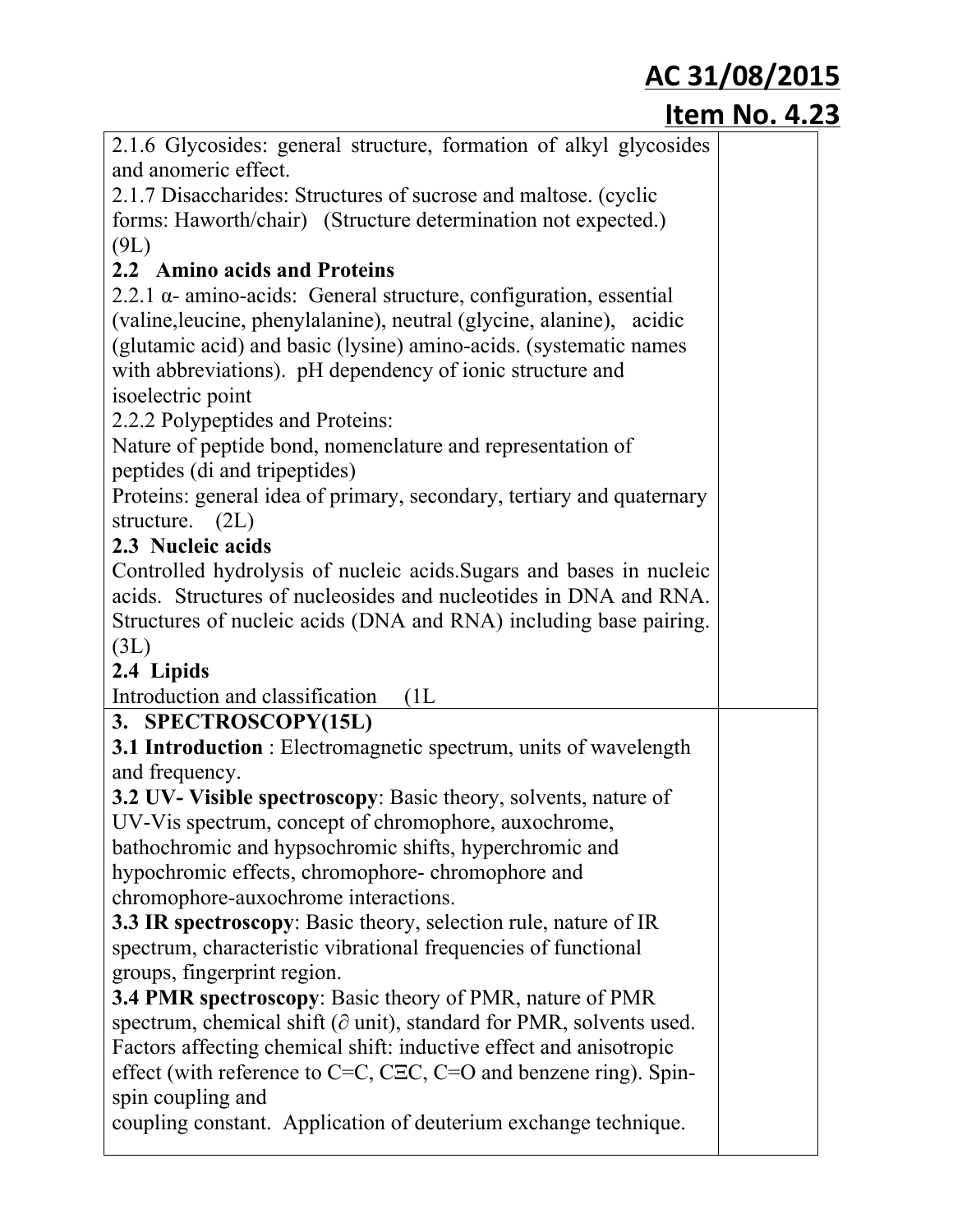| 3.5 Spectral characteristics of the following classes of organic                      |  |
|---------------------------------------------------------------------------------------|--|
| compounds including benzene and monosubstituted benzenes with                         |  |
| respect to UV-Vis, IR and PMR: (1) alkanes (2) alkenes and                            |  |
| polyenes (3) alkynes (4) haloalkanes (5) alcohols                                     |  |
| $(6)$ carbonyl compounds $(7)$ ethers $(8)$ carboxylic acids $(9)$ esters             |  |
| (10) amines (11) amides (broad regions characteristic of different                    |  |
| groups are expected).                                                                 |  |
| 3.6 Mass spectrometry: Basic theory. Nature of mass spectrum.                         |  |
|                                                                                       |  |
| General rules of fragmentation. Importance of molecular ion peak,                     |  |
| isotopic peaks, base peak, Nitrogen rule. Fragmentation of alkanes                    |  |
| and aliphatic carbonyl compounds including Mclafferty                                 |  |
| rearrangement.                                                                        |  |
| 3.7 Problems on structure elucidation of                                              |  |
| simple organic compounds using individual/                                            |  |
| combined use of the above spectroscopic                                               |  |
| techniques. (Index of hydrogen deficiency expected).                                  |  |
| <b>4.1. NATURAL PRODUCTS</b><br>(8L)                                                  |  |
| 4.1.1 Introduction to the following natural products (structures of                   |  |
| compounds specified are expected)                                                     |  |
| a) Terpenoids: Isoprene rule, Special isoprene rule, $\alpha$ -terpeniol,             |  |
| citral, camphor, $\alpha$ -pinene.                                                    |  |
| b) Alkaloids: Nicotine, atropine                                                      |  |
| c) Vitamins: Vitamin A, Vitamin C                                                     |  |
| d) Hormones: Adrenaline, Thyroxine                                                    |  |
| e) Steroids: Cholesterol, progesterone.                                               |  |
| 4.1.2 Structure determination of natural products                                     |  |
| a) Ozonolysis in terpenenoids: Examples of open chain and                             |  |
|                                                                                       |  |
| monocyclic monoterpenoids.                                                            |  |
| b) Hofmann exhaustive methylation and degradation in alkaloids:                       |  |
| simple open chain and monocyclic amines.                                              |  |
| 4.1.3 Commercial synthesis: a) camphor from $\alpha$ -pinene, b) $\alpha$ and $\beta$ |  |
| ionones from citral.                                                                  |  |
| 4.1.4 Introduction to primary and secondary metabolites and broad                     |  |
| classification of natural products based on bio-synthesis.                            |  |
| <b>4.2. POLYMERS</b><br>(7L)                                                          |  |
| 4.2.1 Introduction: Review of terms – monomer, polymer,                               |  |
| homopolymer, copolymer, thermoplastics and thermosets.                                |  |
| 4.2.2 Addition polymers: polyethylene, polypropylene, teflon,                         |  |
| polystyrene, PVC. Uses, recycling.                                                    |  |
| 4.2.3 Condensation polymers: polyesters, polyamides,                                  |  |
|                                                                                       |  |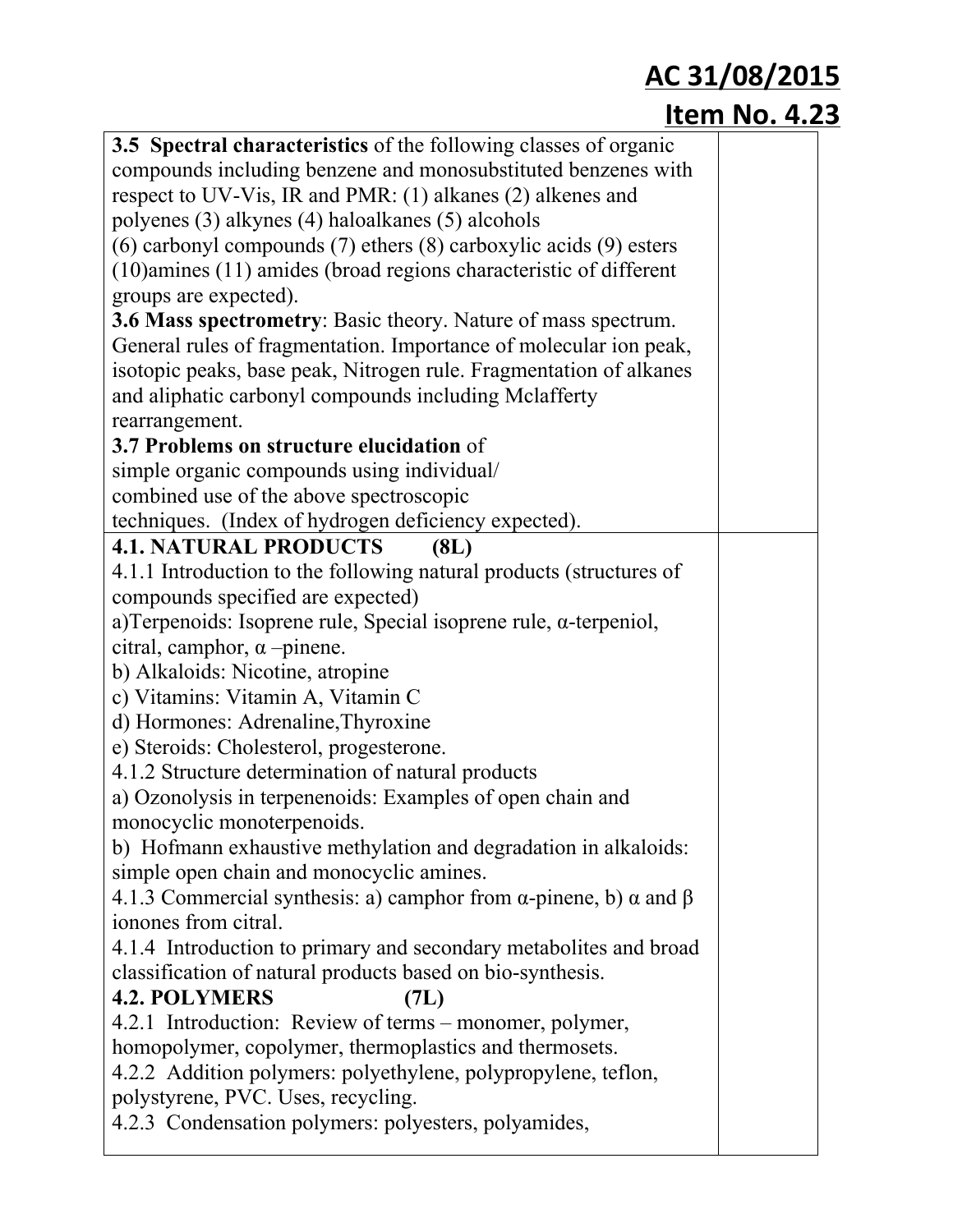| polyurethanes, polycarbonates, phenol-formaldehyde resins. Uses      |  |
|----------------------------------------------------------------------|--|
| 4.2.4 Mechanism of free radical addition polymerization.             |  |
| 4.2.5 Stereochemistry of polymers: Tacticity, Mechanism of           |  |
| stereochemical control of polymerization using Ziegler Natta         |  |
| catalysts.                                                           |  |
| 4.2.6 Natural and synthetic rubbers: Polymerisation of isoprene: 1,2 |  |
| and 1,4 addition (cis and trans), Styrene-butadiene copolymer.       |  |
| 4.2.7 Additives to polymers: Plasticisers, stabilizers and fillers.  |  |
| 4.2.8 Biodegradable polymers: Classification and uses. Polylactic    |  |
| acid – structure, properties and use for packaging and medical       |  |
| purposes.                                                            |  |
| (Note: Identification of monomer in a given polymer and structure    |  |
| of polymer from given monomer(s) is expected. Conditions for         |  |
| polymerization not expected)                                         |  |

| <b>COURSE CODE</b>                   | <b>CREDITS</b>                                         |               |
|--------------------------------------|--------------------------------------------------------|---------------|
| <b>USCH604</b>                       | <b>2.5 (60 Lectures)</b>                               |               |
|                                      | <b>Topic</b>                                           | <b>L/Week</b> |
| <b>ELECTRO ANALYTICAL TECHNIQUES</b> |                                                        |               |
| <b>1.1 Potentiometric Titrations</b> | (03L)                                                  |               |
| 1.1.1                                | Cell potential, writing cell expression, notations and |               |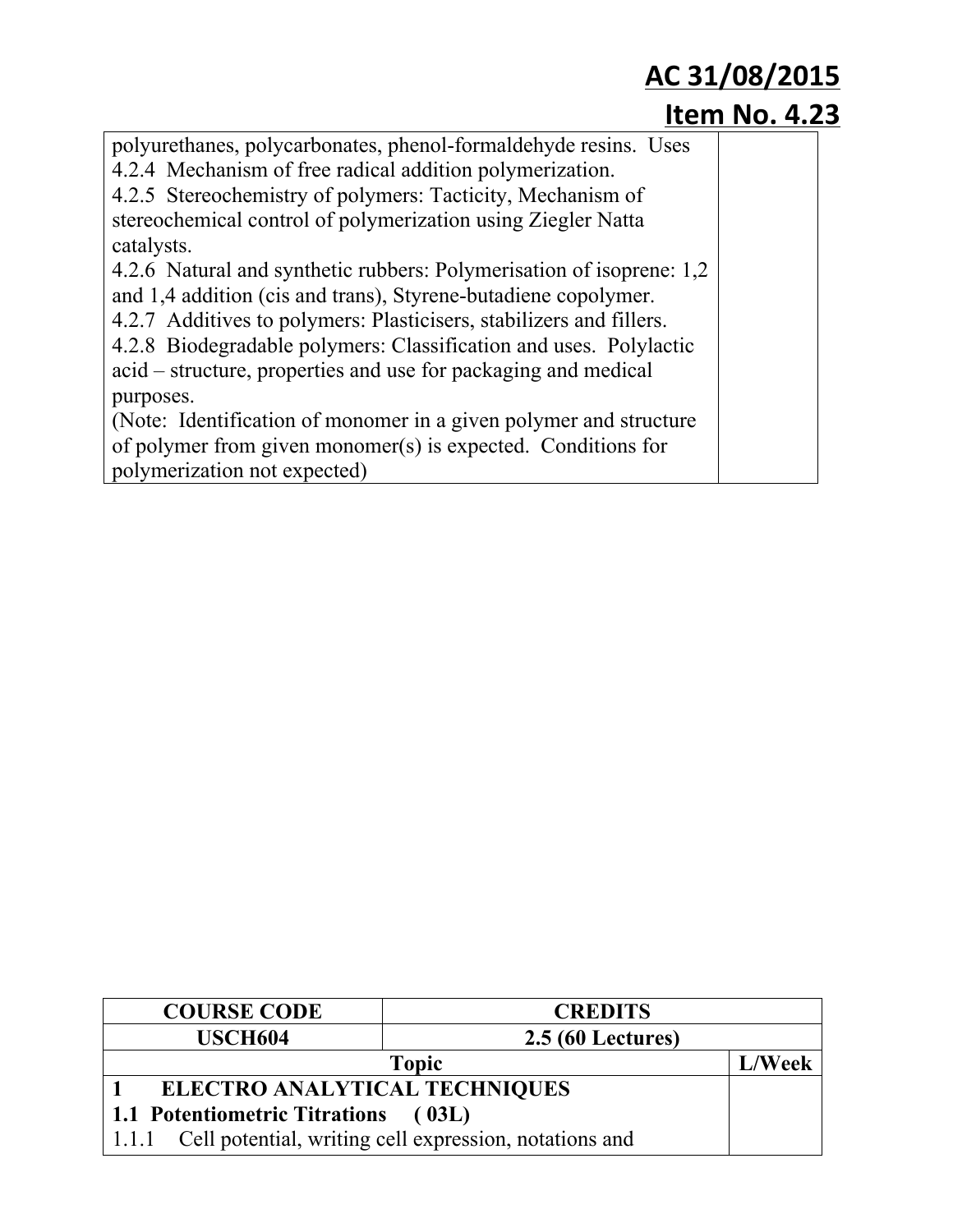| AC 31/08/2015                                                         |                      |  |
|-----------------------------------------------------------------------|----------------------|--|
|                                                                       | <b>Item No. 4.23</b> |  |
| meanings etc.                                                         |                      |  |
| 1.1.2 Potentiometric titrations: acid base titration and variation of |                      |  |
| electrode potential and cell emf.                                     |                      |  |
| 1.1.3 Potentiometric titration curves: nature of curves and           |                      |  |
| determination of equivalence point by different methods.              |                      |  |
| 1.1.4 Applications of potentiometric titrations.                      |                      |  |
| 1.2 Polarography (08L)                                                |                      |  |
| 1.2.1 Difference between potentiometry and voltammetry, Basic         |                      |  |
| principle of polarography, Polarizable and Non-polarizable            |                      |  |
| electrodes.                                                           |                      |  |
| 1.2.2 Polarizable and Non-polarizable electrodes, Dropping            |                      |  |
| Mercury Electrode (DME) construction, working advantages and          |                      |  |
| limitations, Three electrode system.                                  |                      |  |
| 1.2.3 Supporting electrolyte, its role, selection of supporting       |                      |  |
| electrolyte.                                                          |                      |  |
| 1.2.4 DC polarogram: understanding of the terms - Residual current,   |                      |  |
| diffusion current, limiting current, Half wave potential,             |                      |  |
| Polarographic maxima and maxima suppressors, Interference of          |                      |  |
| oxygen and its removal.                                               |                      |  |
| 1.2.5 Ilkovic Equation and various terms involved in it               |                      |  |
| (Derivation not expected).                                            |                      |  |
| 1.2.6 Applications and advantages of polarography.                    |                      |  |
| (Numerical Problems Expected).                                        |                      |  |
| 1.3 Amperometric titrations (04L)                                     |                      |  |
| 1.3.1 Comparison between Amperometry and voltammetry.                 |                      |  |
| 1.3.2 Basic principle of amperometry                                  |                      |  |
| 1.3.3 Rotating platinum electrode: Instrumentation, advantages and    |                      |  |
| limitations.                                                          |                      |  |
| 1.3.4 Amperometric titrations: Examples and titration curves.         |                      |  |
| 1.3.5 Applications, advantages and limitations                        |                      |  |
| 2 FOOD AND COSMETICS ANALYSIS                                         |                      |  |
| 2.1 Introduction to food chemistry (10L)                              |                      |  |
| 2.1.1 Food processing and preservation: Introduction, need            |                      |  |
| Methods of food processing and preservation                           |                      |  |
| Chemical methods :                                                    |                      |  |
| 1) Use of chemicals as preservatives (volatile fatty acids in Bakery  |                      |  |
| products, Benzoic acid in jam and jellies, Acetic acid in             |                      |  |
| pickles, Lactic acid in poultry, sulfite in fruits)                   |                      |  |
| 2) Role of pH on the preservation of foo                              |                      |  |
| Physical methods :1) Pasteurization 2) Irradiation                    |                      |  |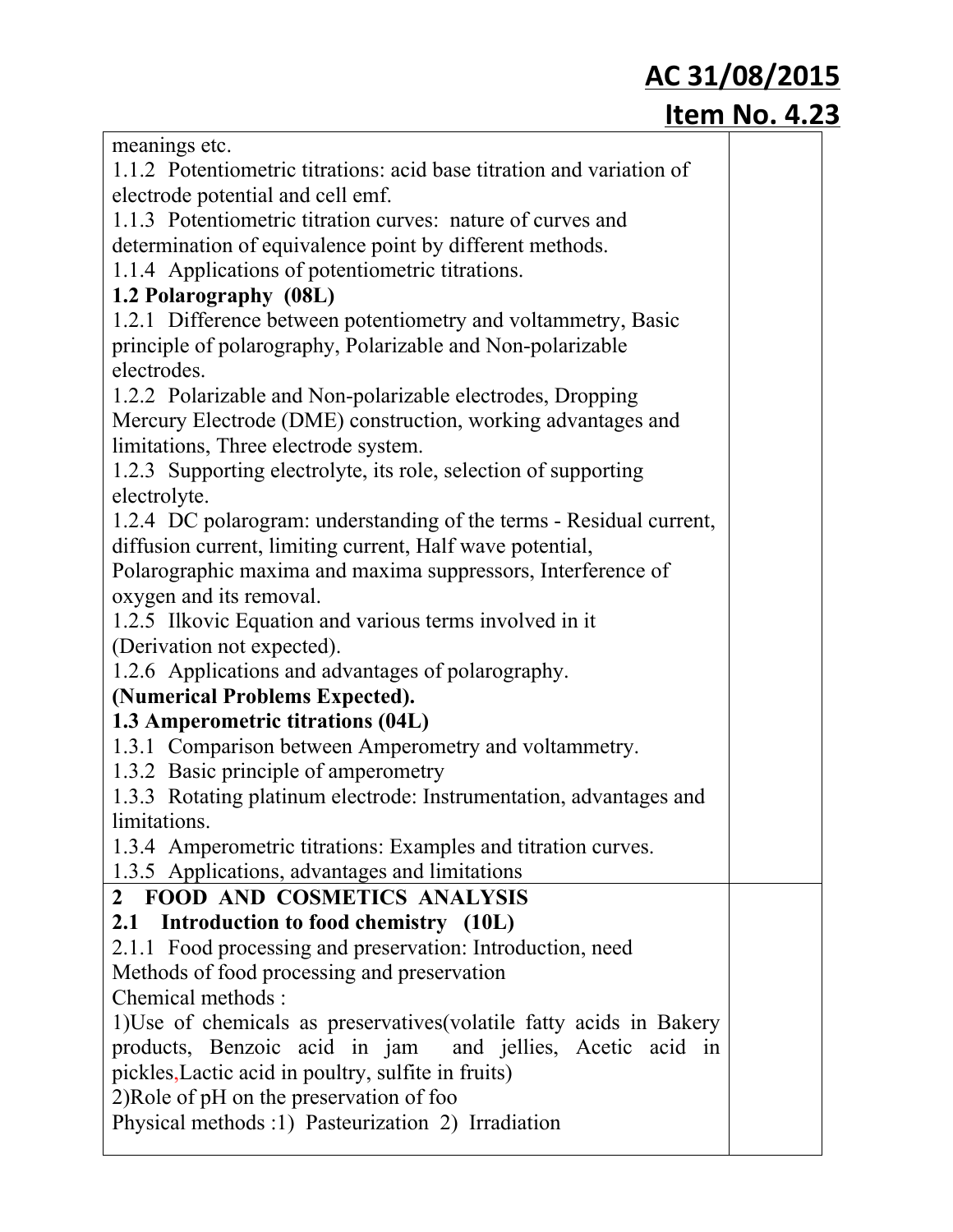|                | 2.1.2 Determination of Boric acid and Sodium benzoate as                |  |
|----------------|-------------------------------------------------------------------------|--|
|                | preservatives.                                                          |  |
|                | 2.1.3 Study and analysis of food products – Milk:                       |  |
|                | Composition, nutrients in milk, types of milk (fat free, Organic and    |  |
|                | lactose milk), analysis of milk for lactose.                            |  |
|                | 2.1.4 Study and analysis of food products – Honey:                      |  |
|                | Composition of honey, analysis of reducing sugars in honey.             |  |
|                | 2.1.5 Study and analysis of food products – Tea:                        |  |
|                | Composition of tea, types of tea (green tea and black tea), analysis of |  |
|                | tea for Tannin.                                                         |  |
|                | 2.1.6 Study and analysis of food products – Coffee:                     |  |
|                | Constituents and composition of coffee, role of Chicory in coffee,      |  |
|                | analysis of coffee for caffeine                                         |  |
|                | 2.2 Cosmetics (05L)                                                     |  |
|                | 2.2.1 Introduction and sensory properties of cosmetics.                 |  |
|                | 2.2.2 Study of cosmetic products;                                       |  |
|                | a) Face powder: Composition, estimation of calcium and                  |  |
|                | magnesium. b) Lipstick: Constituents, ash analysis.                     |  |
|                | c) Deodorants and Antiperspirants: Constituents, properties,            |  |
|                | estimation of chlorides and zinc.                                       |  |
| 3 <sup>7</sup> | <b>CHROMATOGRAPHIC TECHNIQUES - II</b>                                  |  |
|                |                                                                         |  |
|                | 3.1 Gas Chromatography (GC) (08L)                                       |  |
|                | 3.1.1 Introduction, Basic Principle, Terms involved in GC               |  |
|                | (Numerical Problems Expected)                                           |  |
|                | 3.1.2 Instrumentation of Gas Chromatography: Block Diagram and          |  |
|                | components.                                                             |  |
|                | 3.1.3 Columns and their packing in GSC and GLC                          |  |
|                | 3.1.4 Different types of detectors :TCD,FID,ECD                         |  |
|                | 3.1.5 Quantitative and Qualitative analysis                             |  |
|                | 3.1.6 Comparison between GSC and GLC                                    |  |
|                | 3.1.7 Applications of GC                                                |  |
|                | 3.2 Ion Exchange Chromatography (05L)                                   |  |
|                | 3.2.1 Introduction, Types of Ion Exchangers and their examples          |  |
|                | Ideal properties of Resin.                                              |  |
|                | 3.2.2 Ion Exchange equilibria and mechanism, Selectivity coefficient    |  |
|                | and separation factor.                                                  |  |
|                | 3.2.3 Factors affecting separation of ions.                             |  |
|                | 3.2.4 Ion Exchange capacity and its determination.                      |  |
|                | 3.2.5 Applications of Ion Exchange Chromatography - Preparation of      |  |
|                | demineralised water, Separation of Lanthanides, Preparation of exact    |  |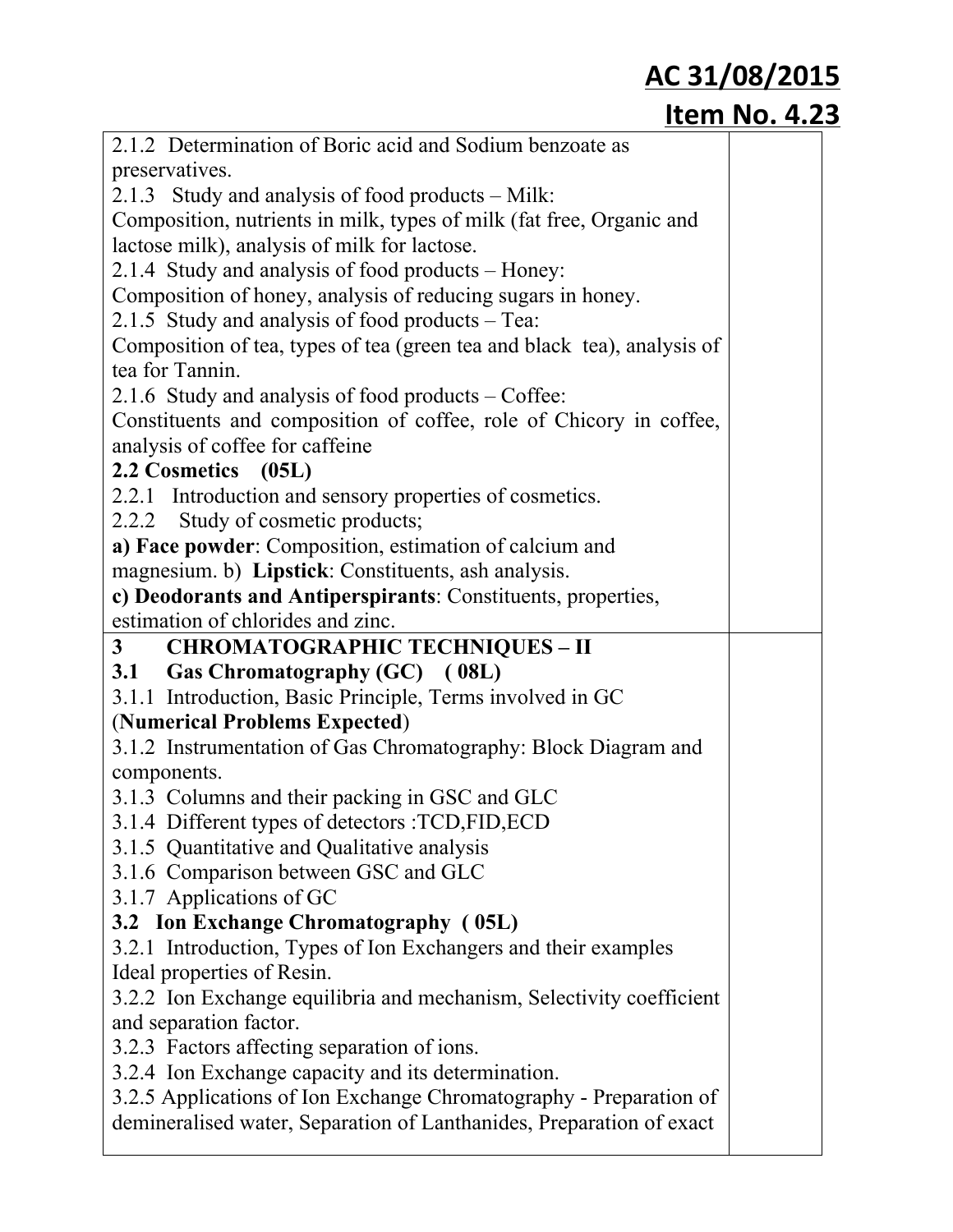#### **Item No. 4.23**

| concentration of acid or base, Separation of amino acids.                                          |  |
|----------------------------------------------------------------------------------------------------|--|
| <b>3.3 Size Exclusion Chromatography (SEC)</b><br>(02L)                                            |  |
| 3.3.1 Introduction, Basic Principle, Applications of SEC                                           |  |
| 4 THERMAL AND RADIOANALYTICAL METHODS                                                              |  |
| 4.1 Thermal Methods (11L)                                                                          |  |
| 4.1.1 Introduction, Different methods of thermal analysis (TGA and                                 |  |
| DTA).                                                                                              |  |
| 4.1.2 Thermogravimetric methods of analysis: Instrumentation-                                      |  |
| basic components of thermobalance - block diagram (balance,                                        |  |
| furnace, temperature measurement and control, recorder),                                           |  |
| Thermogram (TG curve)- Factors affecting TG curve - Instrumental                                   |  |
| factors (Furnace heating rate, furnace atmosphere , geometry of the                                |  |
| sample holder) and Sample characteristics (effect of sample mass,                                  |  |
| effect of sample particle size and effect of heat of reaction),                                    |  |
| Applications of TGA - TGA of $CaC2O4$ .H <sub>2</sub> O and CuSO <sub>4</sub> .5H <sub>2</sub> O - |  |
| Determination of Drying temperature range and ignition temperature.                                |  |
| 4.1.3 Differential Thermal Analysis (DTA): Principle,                                              |  |
| Instrumentation -balance , thermocouple-Reference material used in                                 |  |
| DTA(MgO,Al <sub>2</sub> O <sub>3</sub> ,SiC), DTA curve, Applications: DTA of $CaC2O4$             |  |
| .H <sub>2</sub> O and CuSO <sub>4</sub> .5H <sub>2</sub> O, Difference between TGA and DTA.        |  |
| 4.1.4 Thermometric Titrations – Introduction, Instrumentation,                                     |  |
| Applications in the titration of :                                                                 |  |
| (i) HCl v/s NaOH (ii) Boric acid v/s NaOH                                                          |  |
| (iii) A mixture of $Ca^{+2}$ and $Mg^{+2}$ v/s EDTA                                                |  |
| $(iv) Zn^{2}$ with Disodium Tartarate.                                                             |  |
| 4.2 Radioanalytical Methods (04L)                                                                  |  |
| 4.2.1<br>Introduction, Classification of Radioanalytical Techniques                                |  |
| 4.2.2<br>Neutron Activation Analysis (NAA) – Principle and Theory.                                 |  |
| 4.2.3<br>Advantages and Limitations of NAA                                                         |  |
| 4.2.4<br>Applications of NAA                                                                       |  |

#### **Practical course USCHP06**

#### **Experiments based on USCH601**

- 1. To determine the solubility and solubility product of AgClpotentiometrically using chemical cell. (3 and 6 units)
- 2. To determine the strength of the given strong acid (HCl) by potentiometric titration using quinhydrone electrode. (3 and 6 units)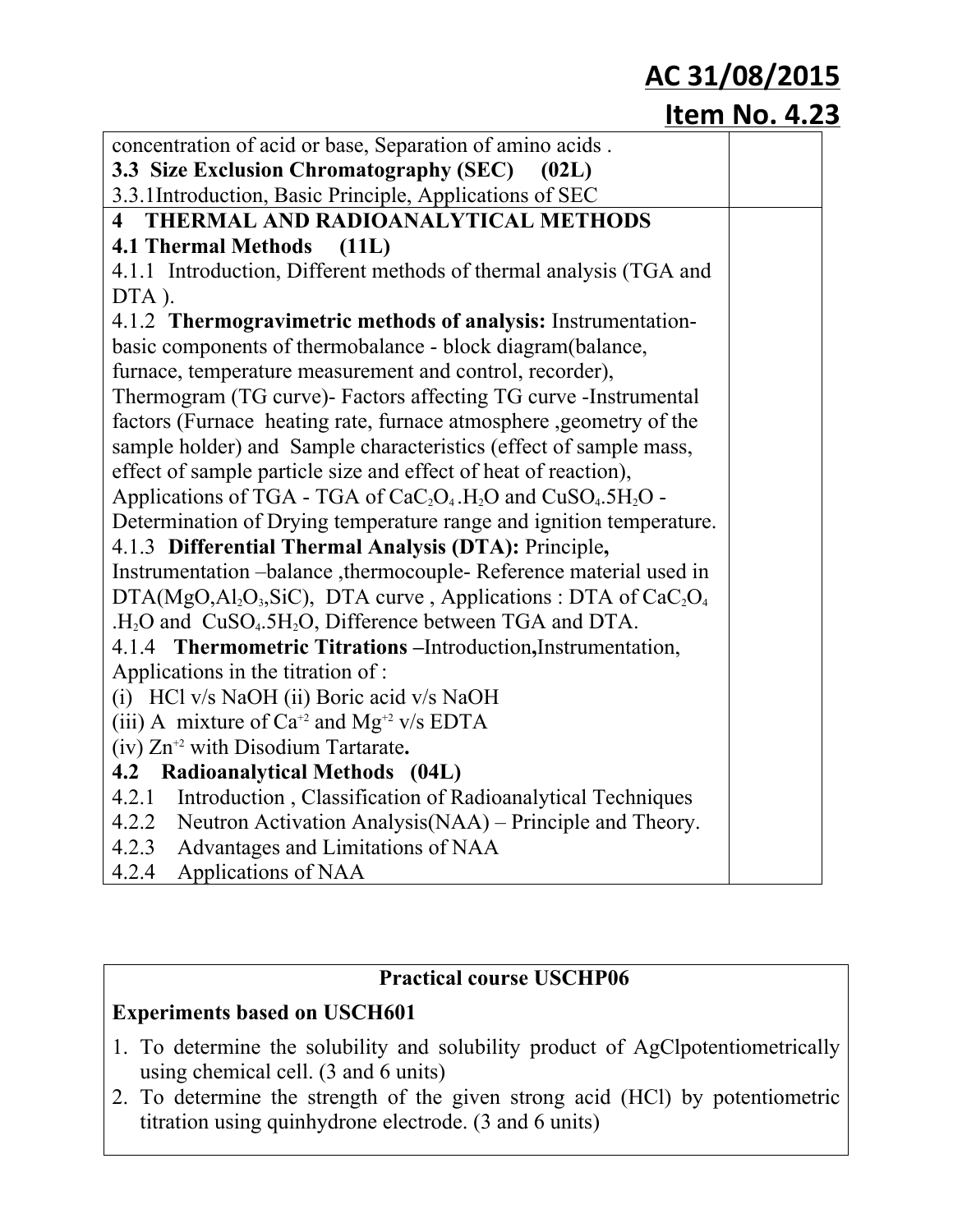- **Item No. 4.23**
- 3. To determine the energy of activation for the acid catalyzed hydrolysis of methyl acetate. (3 and 6 units)

4A.To determine the pKa value of weak monobasic acid by emf measurements. (6 units)

#### OR

4B. To determine acidic and basic dissociation constant of amino acid and hence calculate isoelectric point. (6 units)

5.To determine the molecular weight of high polymer polyvinyl alcohol (PVA) by viscosity measurement. (6 units)

6.To determine the thermodynamic parameters of for the following reaction (6 units)

#### **Experiments based on USCH602**

- 1. Preparations
	- I) Vanadium(II)  $(AcAc)_2$
	- II)  $Cu(Hgl<sub>4</sub>)$
	- III)  $Hg(Co(SCN)<sub>4</sub>)$
	- IV)  $Cu(NH_3)_4.C1_2$
- 2. Identification of crystals by using compound microscopes.
- 3. Redox titrations.

#### **Experiments based on USCH603**

- I. Separation of binary (solid liquid / liquid liquid) mixture.
	- (Weights/volumes and physical constants of both crude components to be reported)

(Minimum 6 mixtures)

- II. Organic Preparations
	- i. Acetylation of hydroquinone
	- ii. Nitration of acetanilide/ nitrobenzene
	- iii. Hydrolysis of ethyl benzoate
	- iv. Hydrolysis of p nitroacetanilide
	- v. Bromination of acetanilide
	- vi. O-methylation of  $β$  naphthol

(Purification of entire crude product expected)

#### **Experiments based on USCH604**

- 1. Estimation of Chromium in water sample spectroscopically by using Diphenylcarbazide.(3 and 6 Units).
- 2. Estimation of Calcium and magnesium content in Talcum powder. (3 and 6 Units) .
- 3. Estimation of reducing sugar in honey by Wilstatter method.( 3 and 6 Units)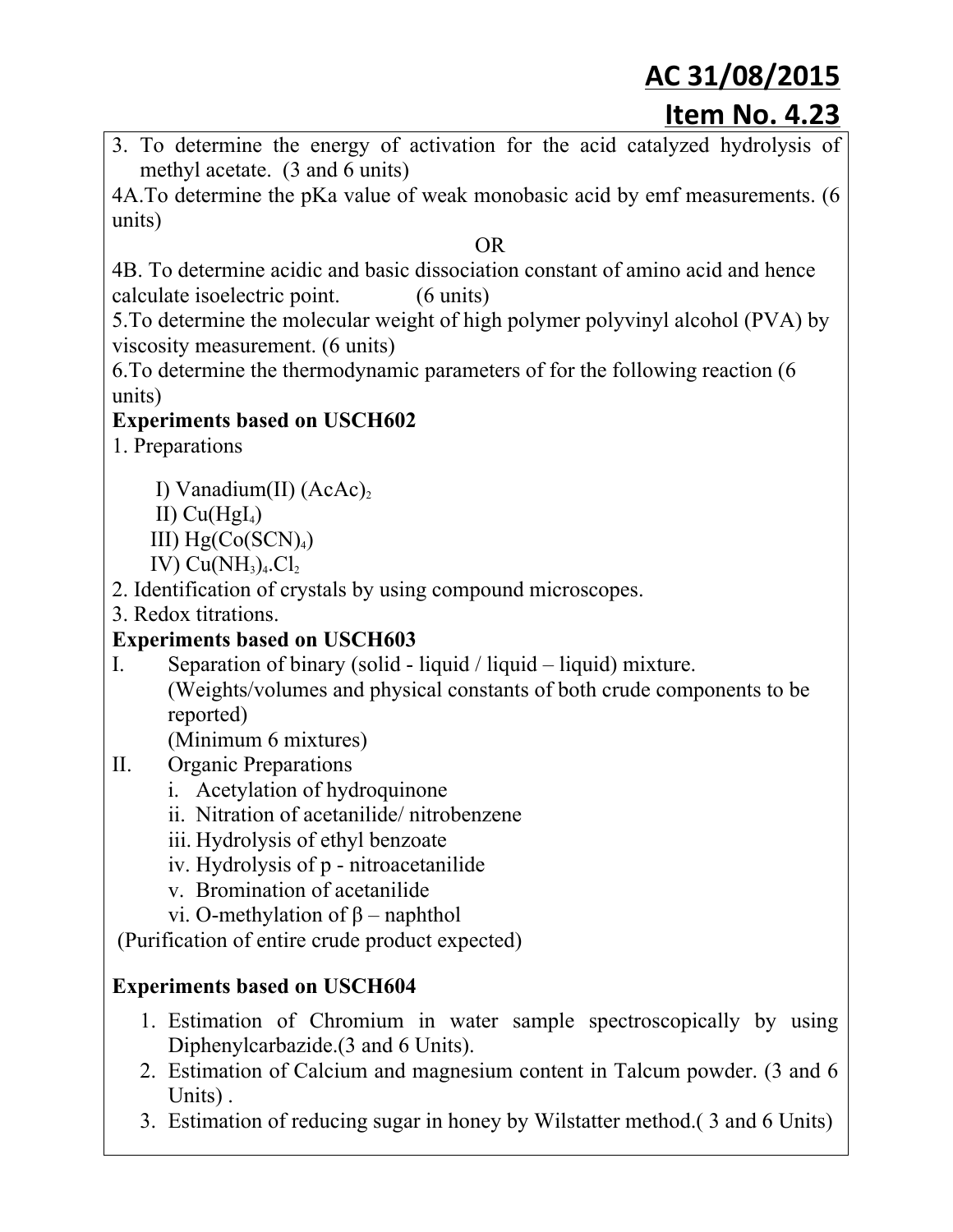- 4. Separation and estimation of Mg(II) and Zn(II) from given sample solution using an anion exchanger.(6 Units)
- 5. Estimation of acetic acid in Vinegar sample by using Quinhydrone electrode potentiometrically.(6 Units)
- 6. Determination of phosporic acid in cola sample pH metrically.  $(6 \text{ Units})$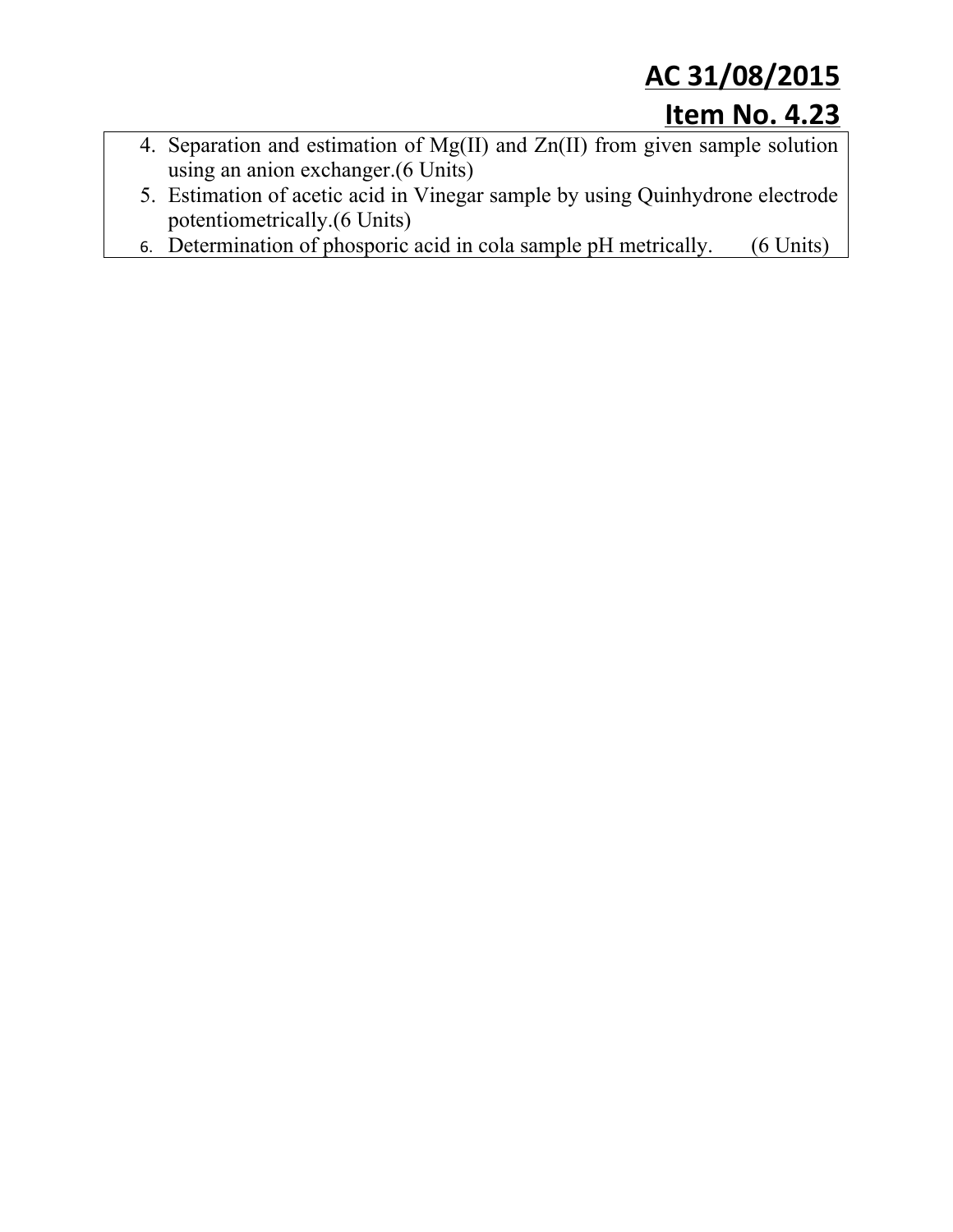#### TO BE IMPLEMENTED FROM 16‐17

If Government of Maharashtra does not sanction the change the applied component will remain same as it is only change in name as given below will be there

#### 1. Drugs will be **Pharmaceutical chemistry**

#### 2. Dyes will be **Paints and Dyestuff**

If Government of Maharashtra sanctions the change in nomenclature and structure of applied component then there will be two groups of electives as given below

##Group I‐‐ Discipline specific electives

- 1. Novel inorganic solids
- 2. Polymer Chemistry
- 3. Research Methodology for chemistry
- 4. Green Chemistry
- 5. Industrial Chemistry and Environment
- 6. Inorganic Materials on Industrial Importance
- 7. Heavy and Fine Chemicals
- 8. Petrochemicals
- 9. Renewable Energy Resources

 $\#$  Group II --Skill development Electives

- 1. Chemical Tchnology and Society
- 2. Chemo-informatics
- 3. Business Skill for Chemists
- 4. Intellectual Property Rights
- 5. Analytical Clinical Biochemistry
- 6. Green Methods in Chemistry

#### ## SYLLABUS FOR **DSE & SDE** ELECTIVES IS AS PER UGCAND IS AVAILABLE ON UGC WEBSITE

Student will prefer one from group one in sem (V)and One from Group TWO in sem (VI).

#### #THEORY AND PRACTICAL EXAMINATION WILL BE CONDUCTED BY COLLEGE

Prin..Dr.S.B.Dharap( Chairman BOS chemistry MU)